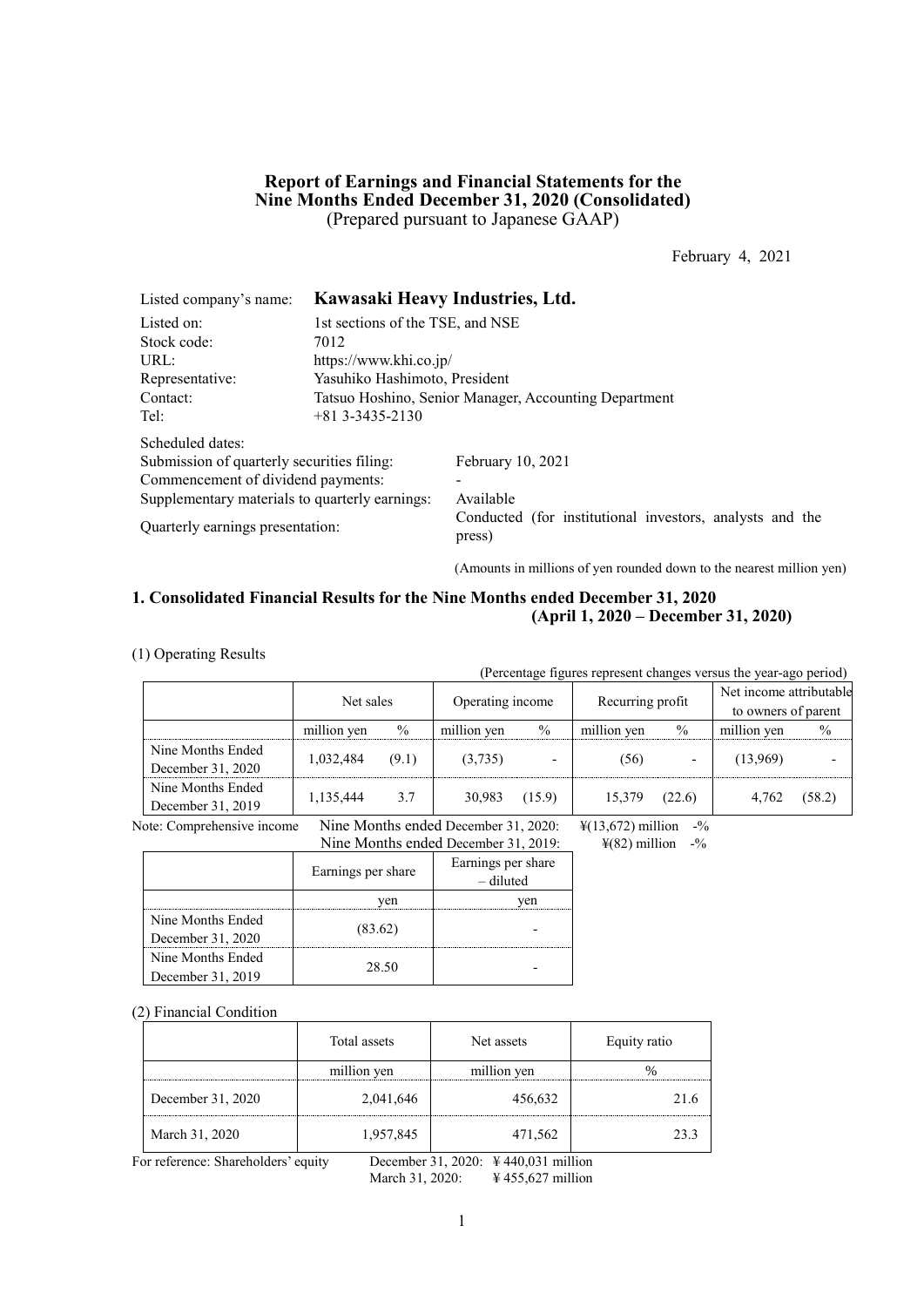## **2. Dividends**

|                       | Dividend per share |               |               |      |           |  |  |
|-----------------------|--------------------|---------------|---------------|------|-----------|--|--|
|                       | End of first       | End of second | End of fiscal |      |           |  |  |
| Record date or term   | quarter            | quarter       | quarter       | vear | Full year |  |  |
|                       | ven                | ven           | yen           | ven  | yen       |  |  |
| Year ended            |                    | 35.00         |               | 0.00 | 35.00     |  |  |
| March 31, 2020        |                    |               |               |      |           |  |  |
| Year ending           |                    | 0.00          |               |      |           |  |  |
| March 31, 2021        |                    |               |               |      |           |  |  |
| Year ending March 31, |                    |               |               | 0.00 | 0.00      |  |  |
| 2021 (forecast)       |                    |               |               |      |           |  |  |

Note**:** Revisions to the most recently announced dividend forecast: None

In the Company's articles of incorporation, the dates of record are set as the last day of the fiscal second quarter and the last day of the fiscal year.

# **3. Forecast of Consolidated Earnings for the Year Ending March 31, 2021 (April 1, 2020 – March 31, 2021)**

(Percentage figures represent changes versus the year-ago period)

|           | Net sales   |               | Operating income |               | Recurring profit |               | Net income attributable Earnings per<br>to owners of parent |      | share    |
|-----------|-------------|---------------|------------------|---------------|------------------|---------------|-------------------------------------------------------------|------|----------|
|           | million ven | $\frac{0}{0}$ | million ven      | $\frac{0}{0}$ | million yen      | $\frac{0}{0}$ | million yen                                                 | $\%$ | yen      |
| Full year | .500,000    | (8.6)         | (10,000)         |               | (15,000)         |               | (25,000)                                                    |      | (149.66) |

Note: Revisions to the most recently announced earnings forecast: Yes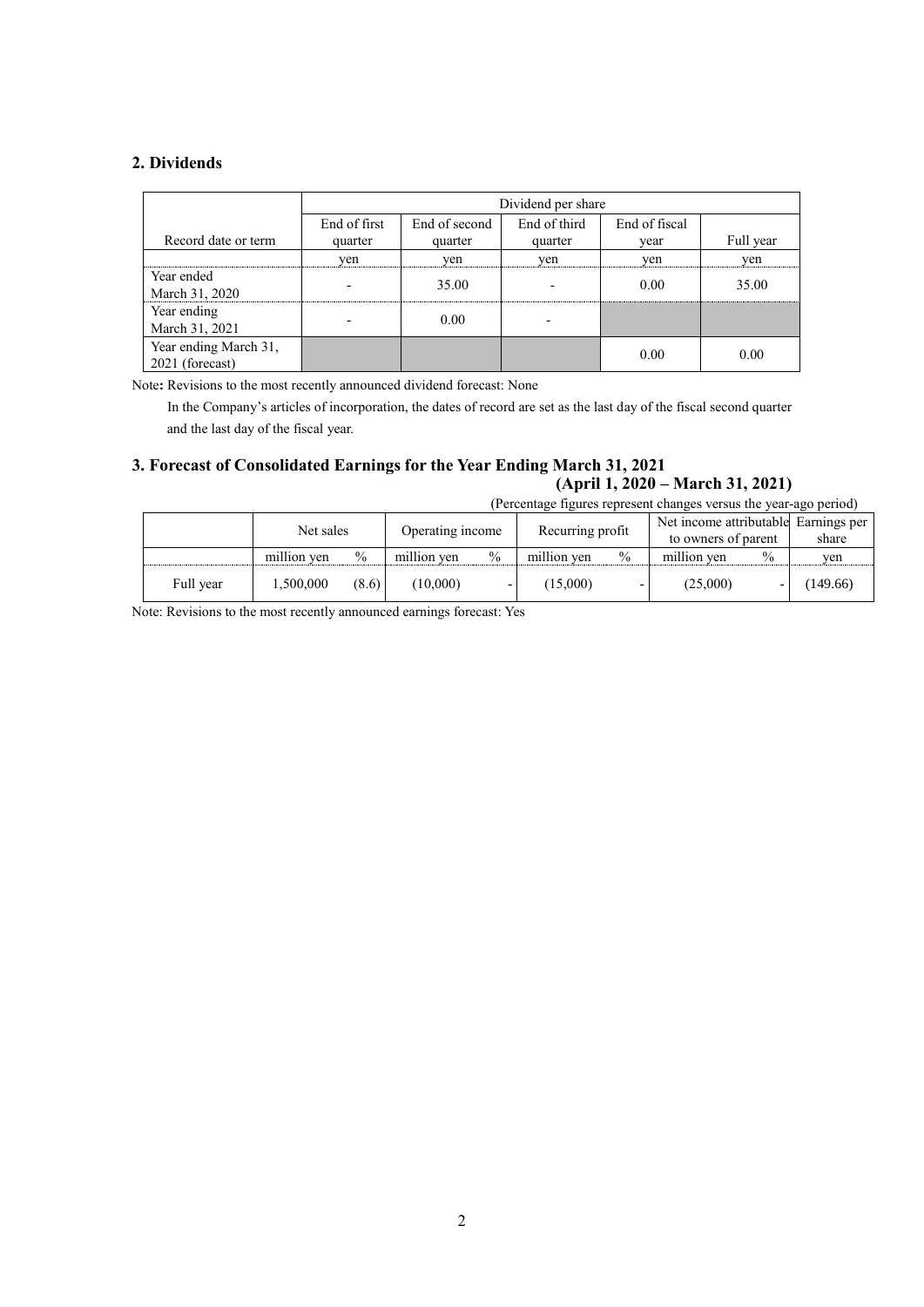### **Notes**

1) Changes affecting the status of material subsidiaries (scope of consolidation): None

- 2) Accounting procedures specific to preparation of quarterly consolidated financial statements: Yes \*For further details, see "2.Consolidated Financial Statements (3)Notes on financial statements" on page 16 in the Accompanying Materials.
- 3) Changes in accounting policies, changes in accounting estimates, and correction of errors
	- (1) Changes in accounting policies in accord with revisions to accounting standards: None
	- (2) Changes in accounting policies other than (1): None
	- (3) Changes in accounting estimates: None
	- (4) Correction of errors: None
- 4) Number of shares issued and outstanding (common stock)

|                    | (1) Number of shares issued as of period-end (including treasury stock) |
|--------------------|-------------------------------------------------------------------------|
| December 31, 2020: | 167,080,532 shares                                                      |
| March 31, 2020:    | 167,080,532 shares                                                      |

- (2) Number of shares held in treasury as of period-end December 31, 2020: 37,726 shares March 31, 2020: 36,587 shares
- (3) Average number of shares during respective periods December 31, 2020: 167,043,437 shares December 31, 2019: 167,044,779 shares

## **\*The quarterly report of earnings and financial statements is exempted from quarterly review procedures based on the Financial Instruments and Exchange act.**

#### **\*Appropriate Use of Financial Forecasts and Other Important Matters**

#### *Forward-Looking Statements*

These materials contain various forward-looking statements and other forecasts regarding performance and other matters. Such statements are based on information available at the time of their preparation, and do not mean that the Company promises to achieve these figures. Actual results may differ from those expressed or implied by forward-looking statements due to a range of factors. For assumptions underlying earnings forecasts and other information regarding the use of such forecasts, refer to "1. Qualitative Information and Financial Statements (3) Consolidated earnings outlook" on page 11 in the Accompanying Materials.

### *How to Obtain Supplementary Briefing Material on Quarterly Financial Results and Details of the Quarterly Financial Results Briefing*

The Company plans to conduct a briefing for institutional investors, analysts and the press by conference call on Thursday February 4, 2021, and to post the briefing material on quarterly financial results to be used for the briefing on TDnet and the Company's website simultaneously with the announcement of financial results.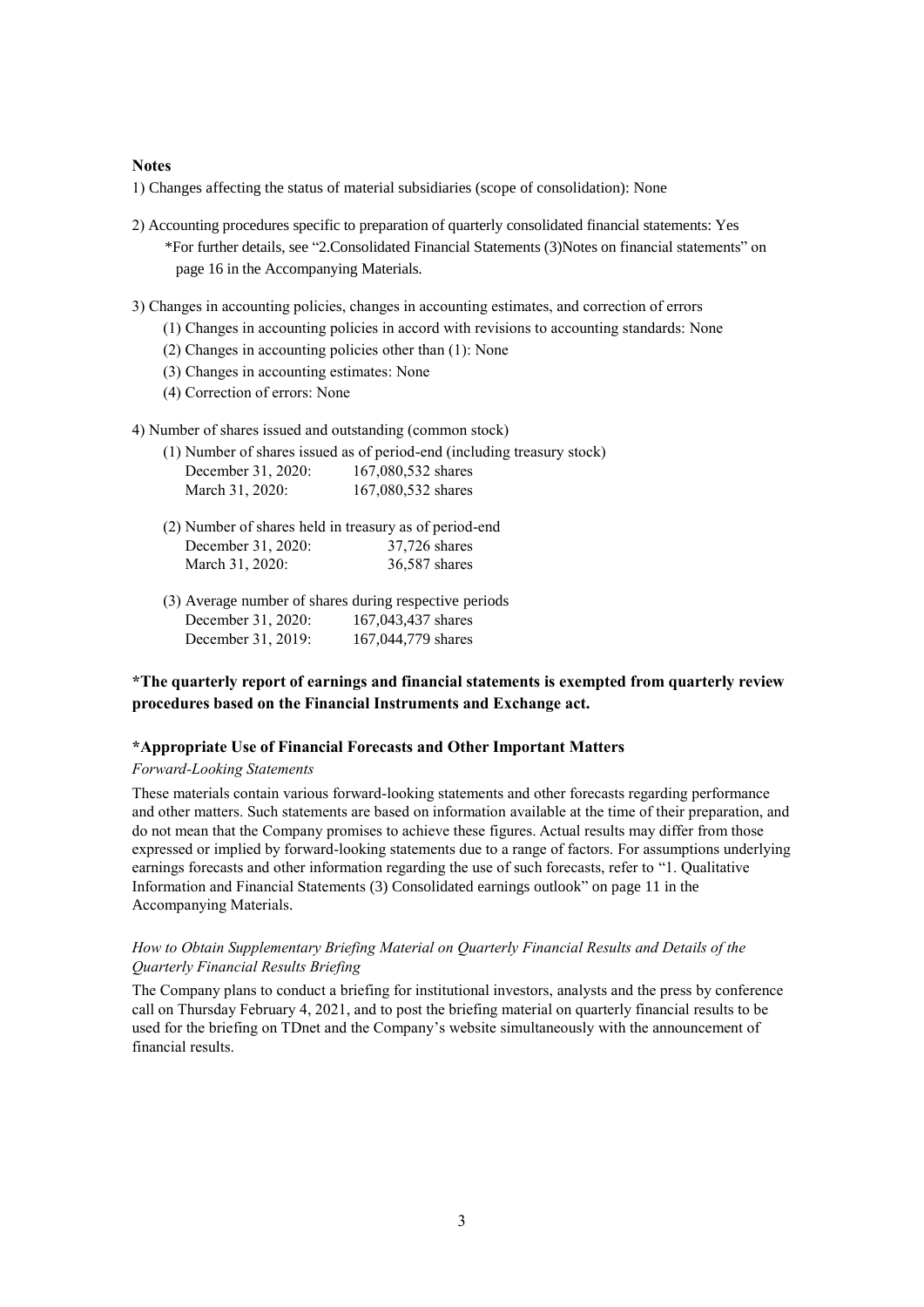# **Accompanying Materials – Contents**

| 1. Qualitative Information and Financial Statements                                           | 5  |
|-----------------------------------------------------------------------------------------------|----|
| (1) Consolidated operating results                                                            | 5  |
| (2) Consolidated financial condition                                                          | 11 |
| (3) Consolidated earnings outlook                                                             | 11 |
| 2. Consolidated Financial Statements                                                          | 12 |
| (1) Consolidated balance sheets                                                               | 12 |
| (2) Consolidated statements of income and comprehensive income                                | 14 |
| (4) Notes on financial statements                                                             | 16 |
| (Notes on the going-concern assumption)                                                       | 16 |
| (Notes on significant changes in the amount of shareholders' equity)                          | 16 |
| (Accounting procedures specific to preparation of quarterly consolidated financial            | 16 |
| statements)                                                                                   |    |
| (Related to consolidated balance sheets)                                                      | 16 |
| (Related to consolidated statements of income)                                                | 16 |
| (Segment information)                                                                         | 18 |
| 3. Supplementary information                                                                  | 19 |
| (1) Consolidated cash flow statements (condensed)                                             | 19 |
| (2) Supplementary information on earnings forecasts for the fiscal year ending March 31, 2021 | 20 |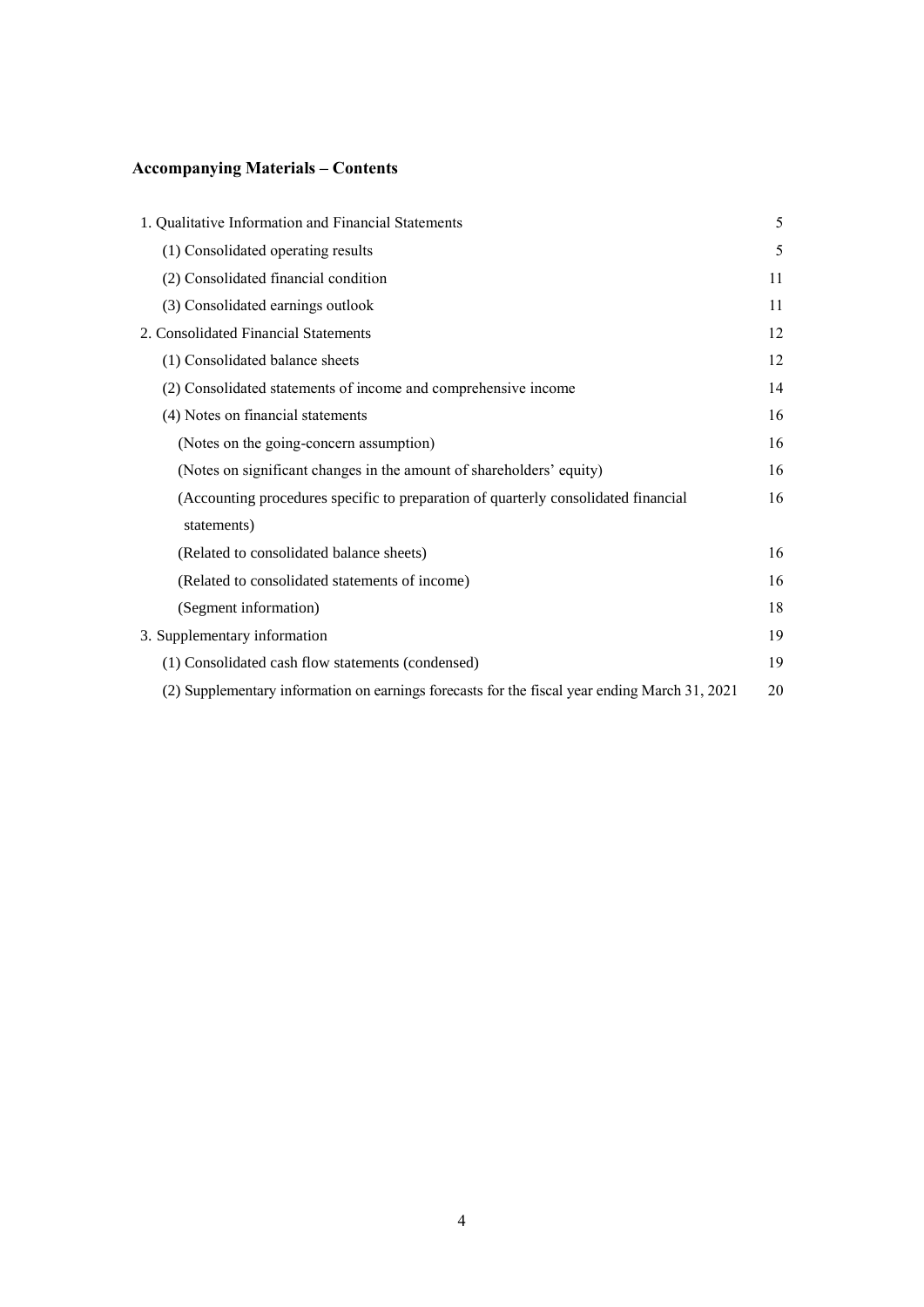### **1. Qualitative Information about Financial Statements**

### **(1) Consolidated operating results**

The outlook for an end to the novel coronavirus pandemic remains uncertain and there are concerns about prolongation of its impact on the global economy. There have, however, been some positive signs amid the adverse global economic conditions such as growing demand for products and services related to new working styles and the emerging "new normal" with the spread of teleworking and the growing popularity of outdoor activities, as well as heightened public interest in initiatives contributing to the creation of a carbon-neutral society.

The change of administration in the U.S. is mark a return to greater international cooperation, but continued close monitoring of developments in U.S.-China relations will be necessary.

Amid such an operating environment, the orders the Group received in the first nine months of the fiscal year ending March 31, 2021 decreased versus the previous fiscal year, mainly in the Energy System & Plant Engineering segment and the Rolling Stock segment. Net sales decreased overall due to decreased sales in the Aerospace Systems segment and other segments, despite an increase in the Precision Machinery & Robot segment and other segments. Profits declined due to a deterioration in profitability in the Aerospace Systems segment and other factors, despite an improvement in the Motorcycle & Engine segment. Recurring profit deteriorated due to a decline in operating income despite gains on foreign exchange and reversal of the provision for the in-service issues of commercial aircraft. Net income attributable to owners of parent decreased due to the decline in recurring profit as well as impairment loss on fixed assets recorded under extraordinary loss and partial reversal of deferred tax assets, despite gains on sales of fixed assets being recorded under extraordinary income.

As a result, the Group's consolidated orders received decreased ¥108.5 billion versus the same period of the previous fiscal year to ¥914.0 billion, consolidated net sales decreased ¥102.9 billion year on year to ¥1,032.4 billion, operating loss came to ¥3.7 billion, deteriorating ¥34.7 billion year on year, recurring loss totaled ¥0.0 billion, deteriorating ¥15.4 billion year on year, and net loss attributable to owners of parent came to ¥13.9 billion, deteriorating ¥18.7 billion year on year.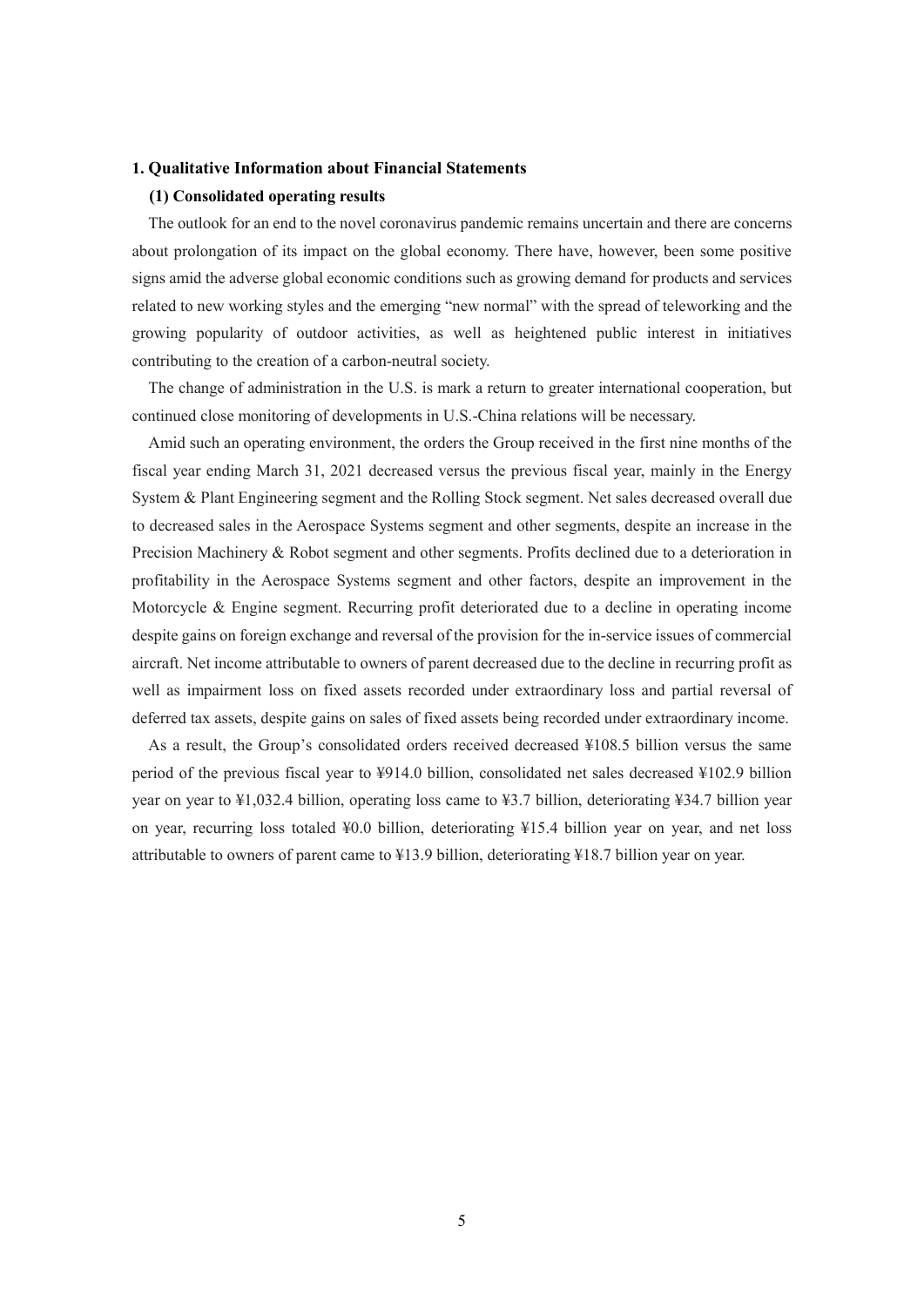Third-quarter consolidated operating performance is summarized by segment below.

# **Segment Information**

Segment net sales, operating income, and orders received (billion yen)

|                      | Nine Months ended December 31 |           |         |           |                  |           | Orders received   |             |         |
|----------------------|-------------------------------|-----------|---------|-----------|------------------|-----------|-------------------|-------------|---------|
|                      |                               | 2019(A)   |         | 2020(B)   | Change $(B - A)$ |           | Nine Months ended |             |         |
|                      |                               |           |         |           |                  |           |                   | December 31 |         |
|                      | Net                           | Operating | Net     | Operating | Net              | Operating | 2019              | 2020        | Change  |
|                      | sales                         | income    | sales   | income    | <b>Sales</b>     | income    | (A)               | (B)         | $(B-A)$ |
| Aerospace            |                               |           |         |           |                  |           |                   |             |         |
| Systems              | 371.4                         | 20.5      | 277.9   | (19.2)    | (93.4)           | (39.7)    | 245.1             | 224.7       | (20.3)  |
| <b>Energy System</b> |                               |           |         |           |                  |           |                   |             |         |
| $&$ Plant            |                               |           |         |           |                  |           |                   |             |         |
| Engineering          | 162.3                         | 13.0      | 159.9   | 8.6       | (2.4)            | (4.3)     | 184.3             | 154.6       | (29.7)  |
| Precision            |                               |           |         |           |                  |           |                   |             |         |
| Machinery &          |                               |           |         |           |                  |           |                   |             |         |
| Robot                | 147.0                         | 5.2       | 154.2   | 8.1       | 7.1              | 2.9       | 157.1             | 170.2       | 13.1    |
| Ship & Offshore      |                               |           |         |           |                  |           |                   |             |         |
| Structure            | 53.0                          | (0.7)     | 55.7    | (3.0)     | 2.7              | (2.2)     | 31.6              | 32.7        | 1.0     |
| Rolling Stock        | 97.4                          | (3.1)     | 101.5   | (1.3)     | 4.0              | 1.8       | 91.2              | 49.2        | (42.0)  |
| Motorcycle &         |                               |           |         |           |                  |           |                   |             |         |
| Engine               | 230.1                         | (4.5)     | 225.5   | 1.8       | (4.6)            | 6.4       | 230.1             | 225.5       | (4.6)   |
| Other                | 73.9                          | 2.0       | 57.5    | 0.5       | (16.3)           | (1.5)     | 82.8              | 56.9        | (25.9)  |
| Adjustments          |                               | (1.3)     |         | 0.7       |                  | 2.0       |                   |             |         |
| Total                | 1,135.4                       | 30.9      | 1,032.4 | (3.7)     | (102.9)          | (34.7)    | 1,022.6           | 914.0       | (108.5) |

Notes: 1. Net sales include only sales to external customers.

2. The Motorcycle & Engine segment's orders received are equal to its net sales as production is based mainly on estimated demand.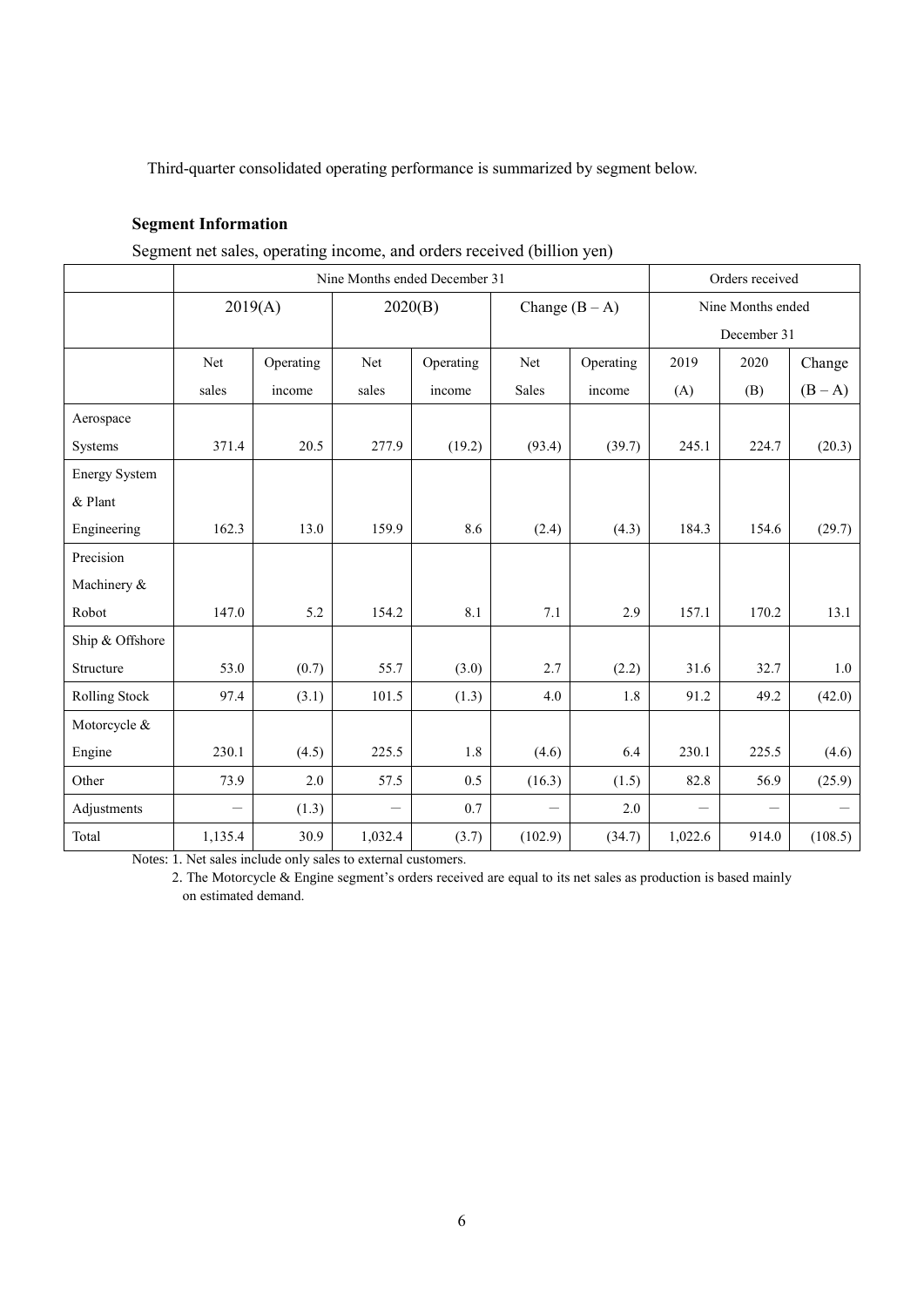#### **Aerospace Systems**

Regarding the business environment surrounding the Aerospace Systems segment, there has been stable demand from the Ministry of Defense in Japan amid the tight defense budget. With respect to commercial aircraft, global passenger demand has been sluggish due to the novel coronavirus pandemic, and demand for commercial aircraft airframes and jet engines has declined.

Amid such an operating environment, consolidated orders received decreased ¥20.3 billion year on year to ¥224.7 billion due to decreases in orders for component parts of airframes and jet engines for commercial aircraft, despite an increase in orders received from the Ministry of Defense.

Consolidated net sales decreased ¥93.4 billion year on year to ¥277.9 billion due to decreases in component parts of airframes for Ministry of Defense and commercial aircraft, and component parts of commercial aircraft jet engines.

Operating loss came to ¥19.2 billion, deteriorating ¥39.7 billion year on year, mainly due to a decrease in sales.

### **Energy System & Plant Engineering**

Regarding the business environment surrounding the Energy System & Plant Engineering segment, in Japan, there is ongoing demand for replacing aging facilities for refuse incineration plants, while over the medium to long term, demand for distributed power sources in Japan and overseas, and for energy infrastructure development in emerging markets, remains firmly rooted. Meanwhile, the uncertain situation continues, as stagnation in economic activity and instability in resource prices due to the novel coronavirus pandemic has resulted in developments such as customers revising their shortterm capital investment decisions.

Amid such an operating environment, consolidated orders received amounted to ¥154.6 billion, a decrease of ¥29.7 billion compared to the same period of the previous year, when the Company received orders for major repair work on domestic waste disposal facilities and large-scale projects in the energy business.

Consolidated net sales decreased by ¥2.4 billion to ¥159.9 billion compared to the same period of the previous year, when the Company recorded sales to overseas chemical plants, despite an increase in the volume of work on domestic waste disposal facilities and higher sales of Gas Turbine Combined Cycle (GTCC) power plants in Japan.

Operating income decreased ¥4.3 billion year on year to ¥8.6 billion due to the decrease in revenue, as well as losses on operations resulting from the impact of the novel coronavirus pandemic.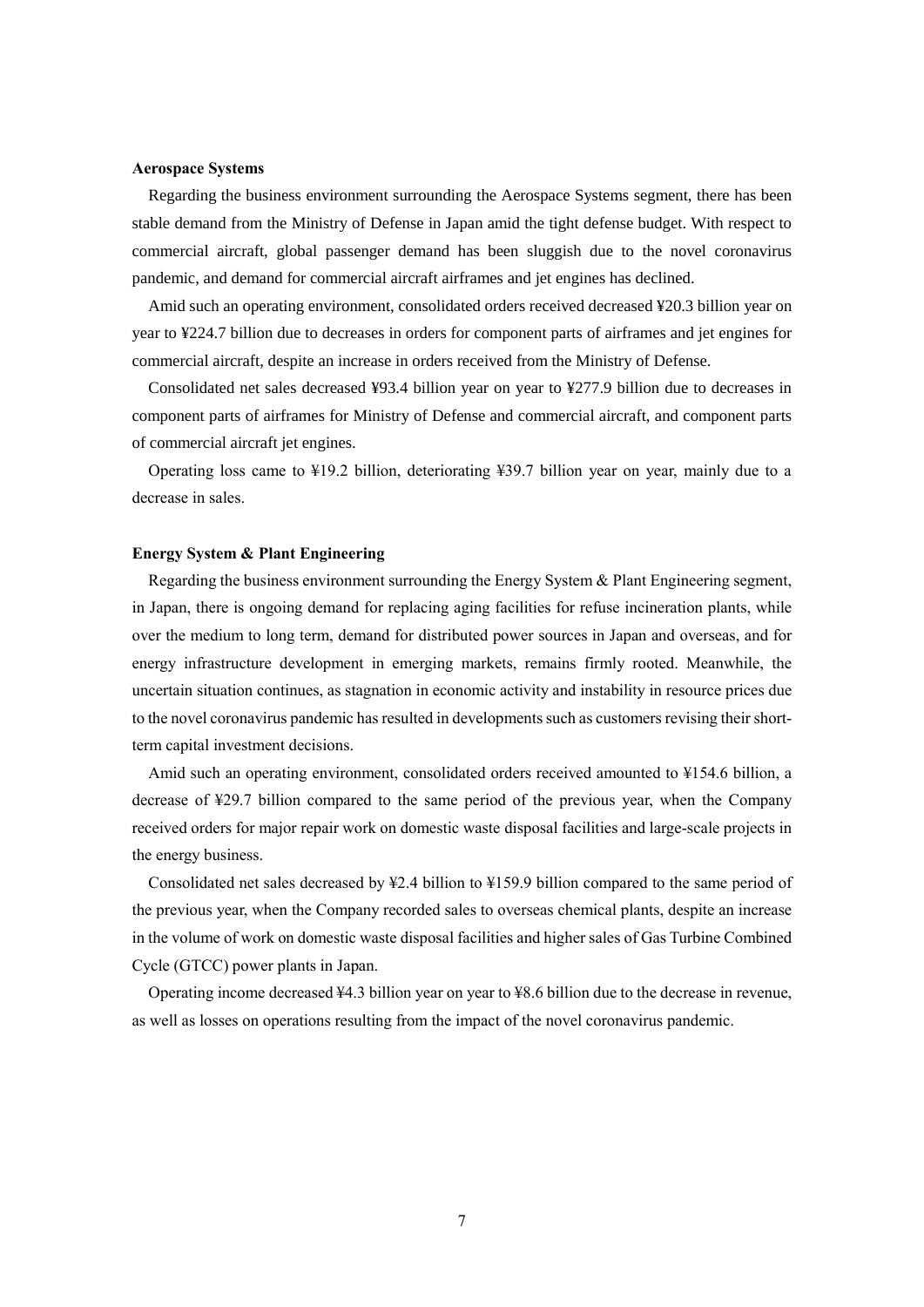### **Precision Machinery & Robot**

Regarding the business environment surrounding the Precision Machinery & Robot segment, in the precision machinery field, the construction machinery market in China was the first to recover from the impact of the novel coronavirus pandemic and the Company's sales to the Chinese market have exceeded the previous fiscal year's level. While construction machinery markets outside China had stagnated, with demand declining significantly due to the impact of the pandemic, lately there have been very clear signs of a recovery in demand. In the robot field, sales of general-purpose robots as well as robots for vehicle body assembly have been solid in the Chinese market where the recovery in sales of such robots was rapid, despite postponements of some projects due to the impact of the novel coronavirus pandemic. With respect to robots for the semiconductor market, performance is strong due to increased capital investment by manufacturers of semiconductor manufacturing equipment, and demand is expected to steadily expand over the medium to long term also.

Amid such an operating environment, consolidated orders received increased ¥13.1 billion year on year to ¥170.2 billion, due to increases in hydraulic components for the construction machinery market and robots for the semiconductor and vehicle body assembly markets.

Consolidated net sales increased by ¥7.1 billion year on year to ¥154.2 billion due to increases in hydraulic components for the construction machinery market and robots for the semiconductor and vehicle body assembly markets.

Operating income increased ¥2.9 billion year on year to ¥8.1 billion due to the increase in revenue.

#### **Ship & Offshore Structure**

Regarding the business environment surrounding the Ship & Offshore Structure segment, despite the emergence of demand for gas-fueled vessels in conjunction with tighter environmental regulations taking shape, the situation remains challenging due to the limited number of business talks on new projects due to the novel coronavirus pandemic and the delay in the market recovery caused by Korean and Chinese shipbuilders' acceptance of orders at low prices.

Amid such an operating environment, consolidated orders received increased by ¥1.0 billion to ¥32.7 billion from the previous fiscal year.

Consolidated net sales increased ¥2.7 billion year on year to ¥55.7 billion, mainly due to an increase in vessel repair sales, while the volume of work on new-build vessels was on par with the previous year's result.

Operating loss worsened by ¥2.2 billion year on year to ¥3.0 billion mainly due to the posting of losses from operations, despite the increase in revenue.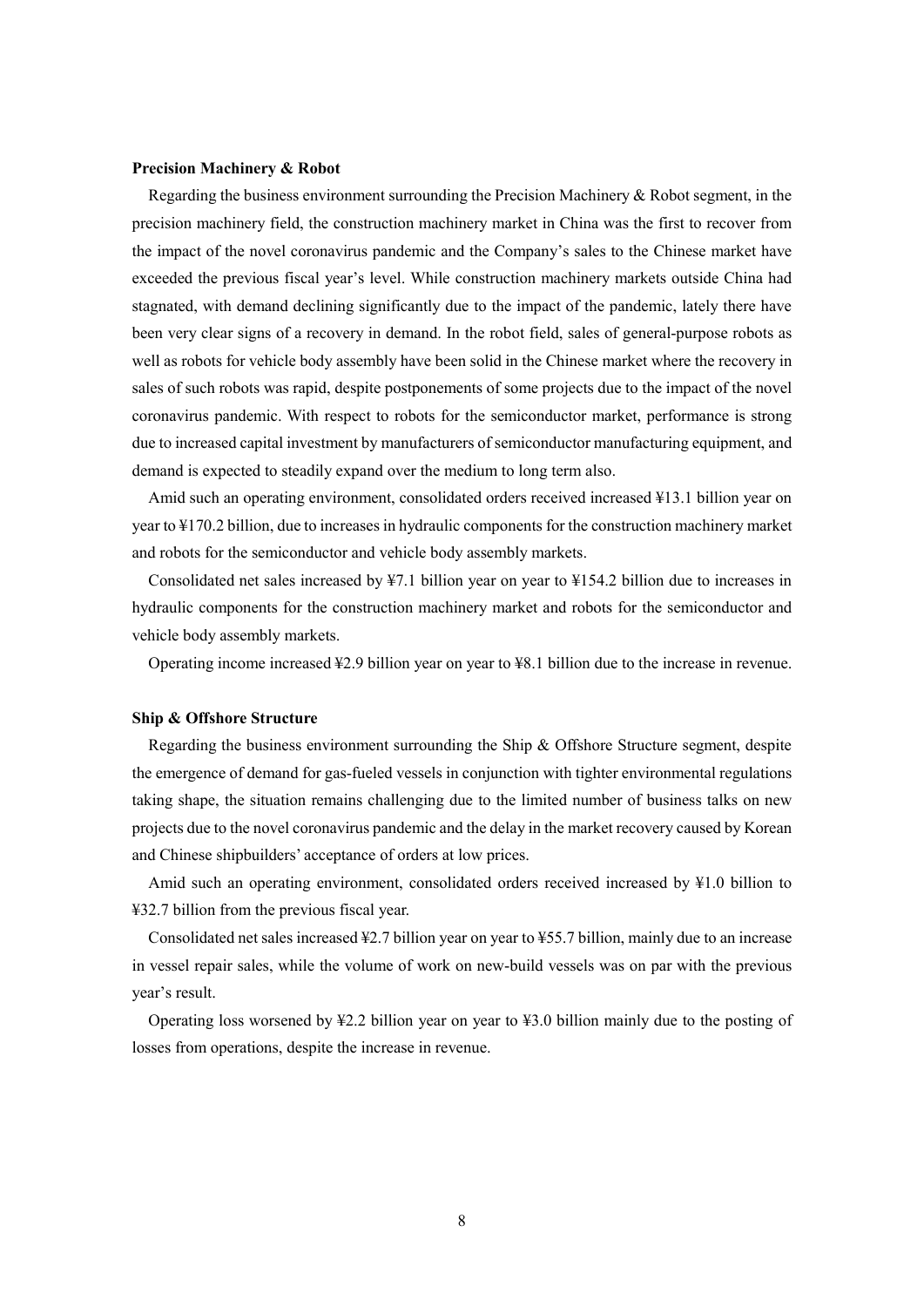#### **Rolling Stock**

Regarding the business environment surrounding the Rolling Stock segment, the impact of the novel coronavirus pandemic has led to a review of railway-related investment plans in Japan, and delays in work processes as well as postponement and cancellation of biddings overseas. In the medium and long term, however, relatively stable growth is expected around the world due to development of urban transportation as an environmental protection measure and to ease congestion in large cities caused by increasing population concentration, as well as demand for railway infrastructure following economic development in Asian countries.

Amid such an operating environment, consolidated orders received amounted to ¥49.2 billion, a decline of ¥42.0 billion compared with the previous fiscal year, when the Company received orders for large-scale projects from private and public railway operators in Japan.

Consolidated net sales increased ¥4.0 billion year on year to ¥101.5 billion, due to an increase in sales of railcars for Japan and the other factors despite a decline in sales of railcars for the U.S.

Operating loss came to ¥1.3 billion, improving ¥1.8 billon year on year, due to an increase in sales despite a deterioration in the profitability of overseas projects caused by the impact of the novel coronavirus pandemic.

### **Motorcycle & Engine**

Regarding the business environment surrounding the Motorcycle & Engine segment, the novel coronavirus spread in the main markets of Europe, North America, and Southeast Asia, significantly impacting these markets. Recent retail sales have exceeded the previous fiscal year's level in the U.S. market reflecting growing demand for off-road models, and sales have also recovered to the level of the previous fiscal year in the European market. Meanwhile, emerging markets continued to stagnate with sales remaining below the previous fiscal year's level.

Amid such an operating environment, consolidated net sales decreased ¥4.6 billion year on year to ¥225.5 billion, due to significantly lower sales of motorcycles in emerging markets and the appreciation of the yen against the U.S. dollar, despite increased sales of automobiles in the North American market.

Operating income came to  $\text{\textsterling}1.8$  billion, improving  $\text{\textsterling}6.4$  billion year on year, thanks to reductions in fixed costs and other factors despite the decrease in revenue.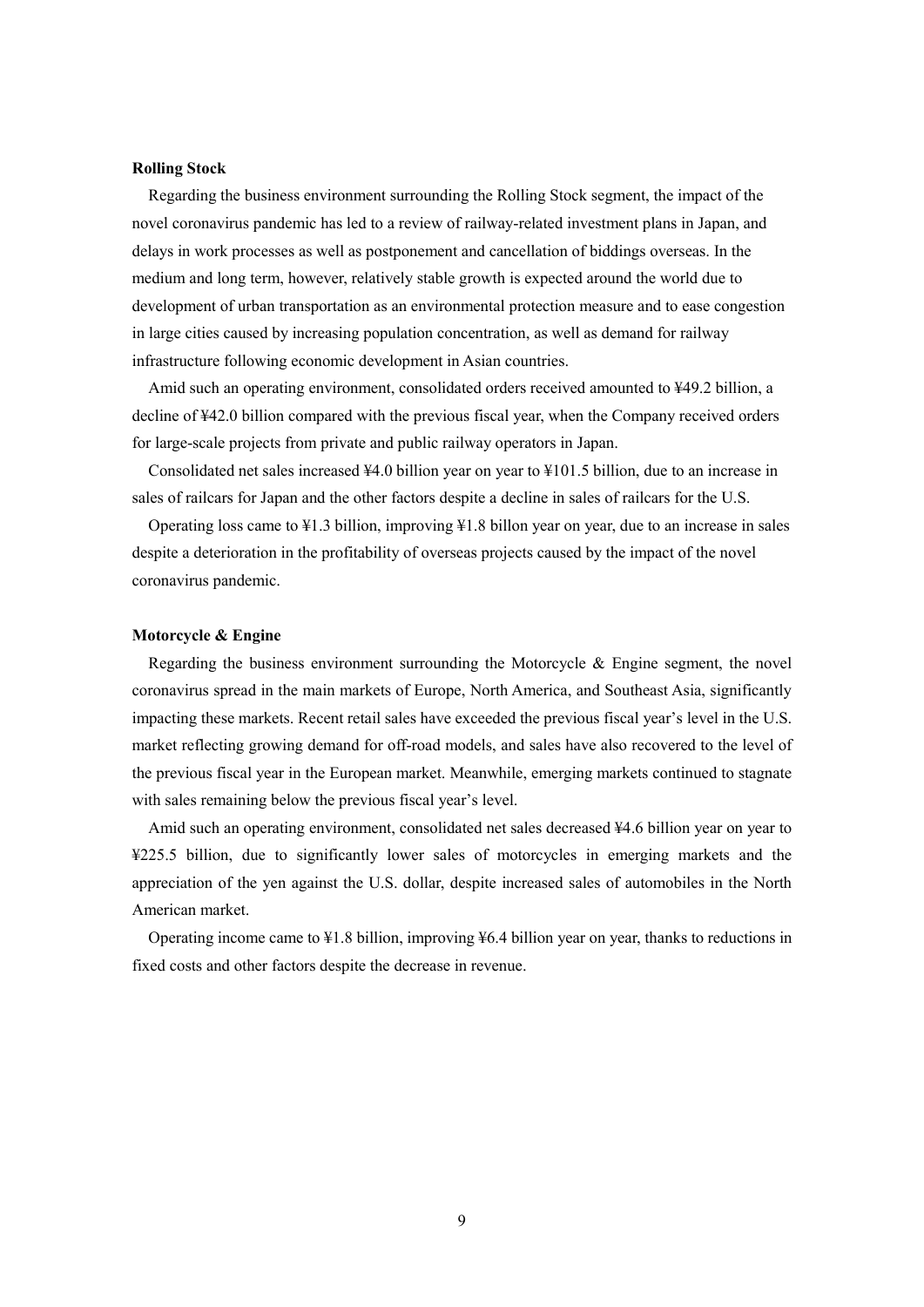## **Other Operations**

 In its "Group Vision 2030", the Group envisions opening up new frontiers from three unique viewpoints: "A Safe and Secure Remotely-Connected Society", "Near-Future Mobility", and "Energy and Environmental Solutions". To this end, the Group has been steadily implementing initiatives aimed at establishing new businesses including the development of robots for robotassisted surgery and automated PCR test services, and development of hydrogen-related business.

Consolidated net sales decreased ¥16.3 billion year on year to ¥57.5 billion.

Operating income decreased ¥1.5 billion year on year to ¥0.5 billion.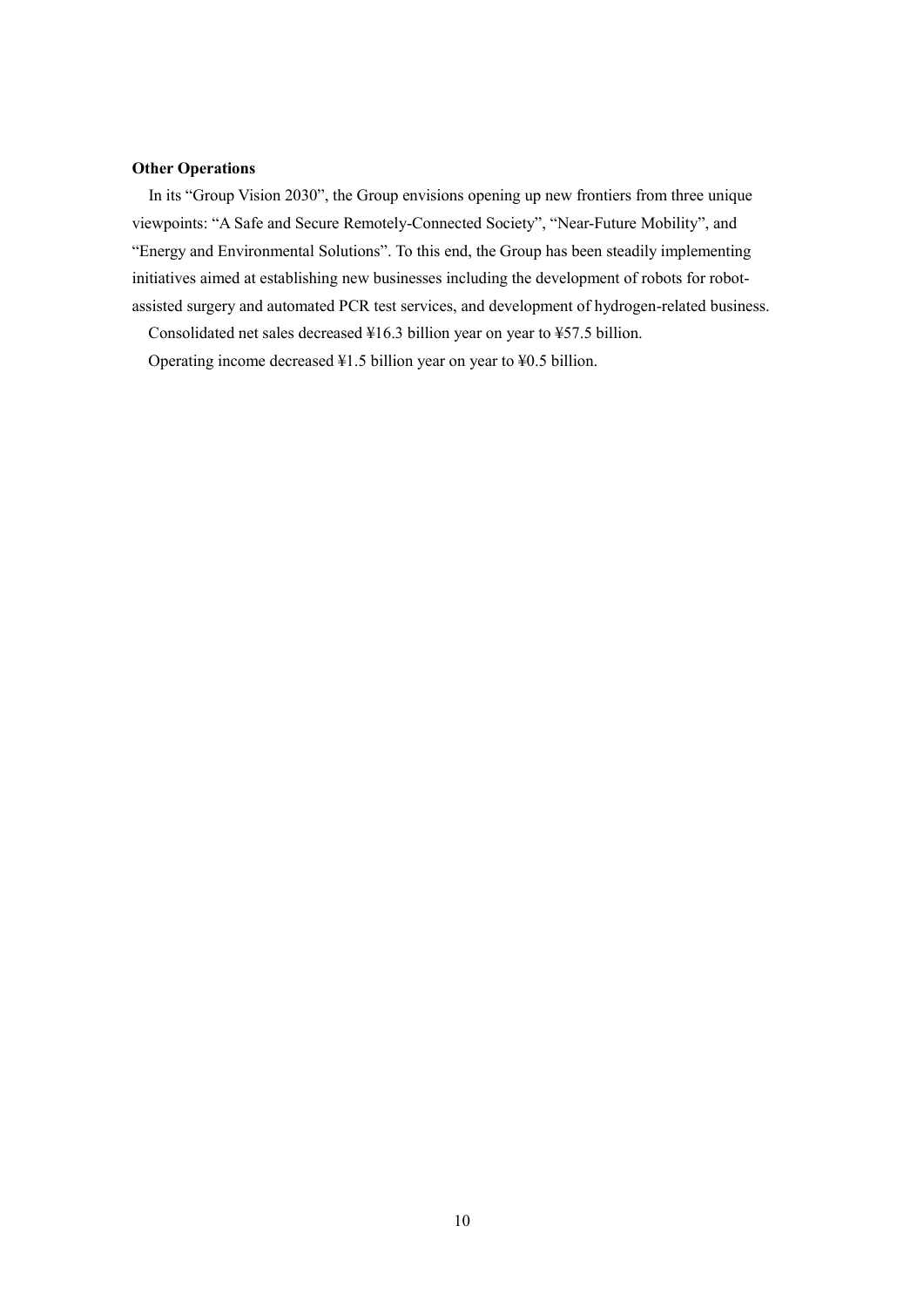### **(2) Consolidated financial condition**

#### (i) Assets

Current assets were ¥1,363.6 billion, a ¥104.9 billion increase from the previous fiscal year, reflecting an increase in inventories, and other factors.

Fixed assets were ¥677.9 billion, a ¥21.1 billion decrease from the previous fiscal year, due to amortization of property, plant and equipment, and other factors.

As a result, total assets were ¥2,041.6 billion, a ¥83.8 billion increase from the previous fiscal year. (ii) Liabilities

Interest bearing liabilities were ¥760.6 billion, a ¥193.1 billion increase from the previous fiscal year.

Liabilities were ¥1,585.0 billion, a ¥98.7 billion increase from the previous fiscal year due to an increase in interest bearing liabilities and other factors.

(iii) Net assets

Net assets were ¥456.6 billion, a ¥14.9 billion decrease from the previous fiscal year due to the posting of a net loss attributable to owners of parent and other factors.

### **(3) Consolidated earnings outlook**

With respect to the earnings forecasts for the fiscal year ending March 31, 2021, the Company has left its forecast for consolidated net sales unchanged from the previously announced forecast (October 29).

The outlook for consolidated operating loss, recurring loss, and net loss attributable to owners of parent has improved compared with the previous forecast and the Company now expects operating loss of ¥10.0 billion, recurring loss of ¥15.0 billion, and net loss attributable to owners of parent of ¥25.0 billion yen.

The Company is also forecasting consolidated orders of ¥1,360.0 billion yen, ROIC and ROE are forecast to be -1.7% and -5.5%, respectively.

The Company's earnings forecasts assume exchange rates of ¥104 to the U.S. dollar and ¥123 to the euro.

### *Note regarding consolidated earnings outlook*

The above earnings outlook is based on information available at the time of preparation, and includes risks and uncertainties. We therefore discourage making investment decisions depending solely on this outlook. Please note that actual earnings may differ materially from this outlook, due to a variety of important factors stemming from changes the external environment and/or the Company's internal environment. Important factors that impact actual operating performance include, but are not limited to, the economic situation surrounding the Company's scope of business, foreign exchange rates, in particular the yen/dollar exchange rate, tax codes and other regulatory system-related issues.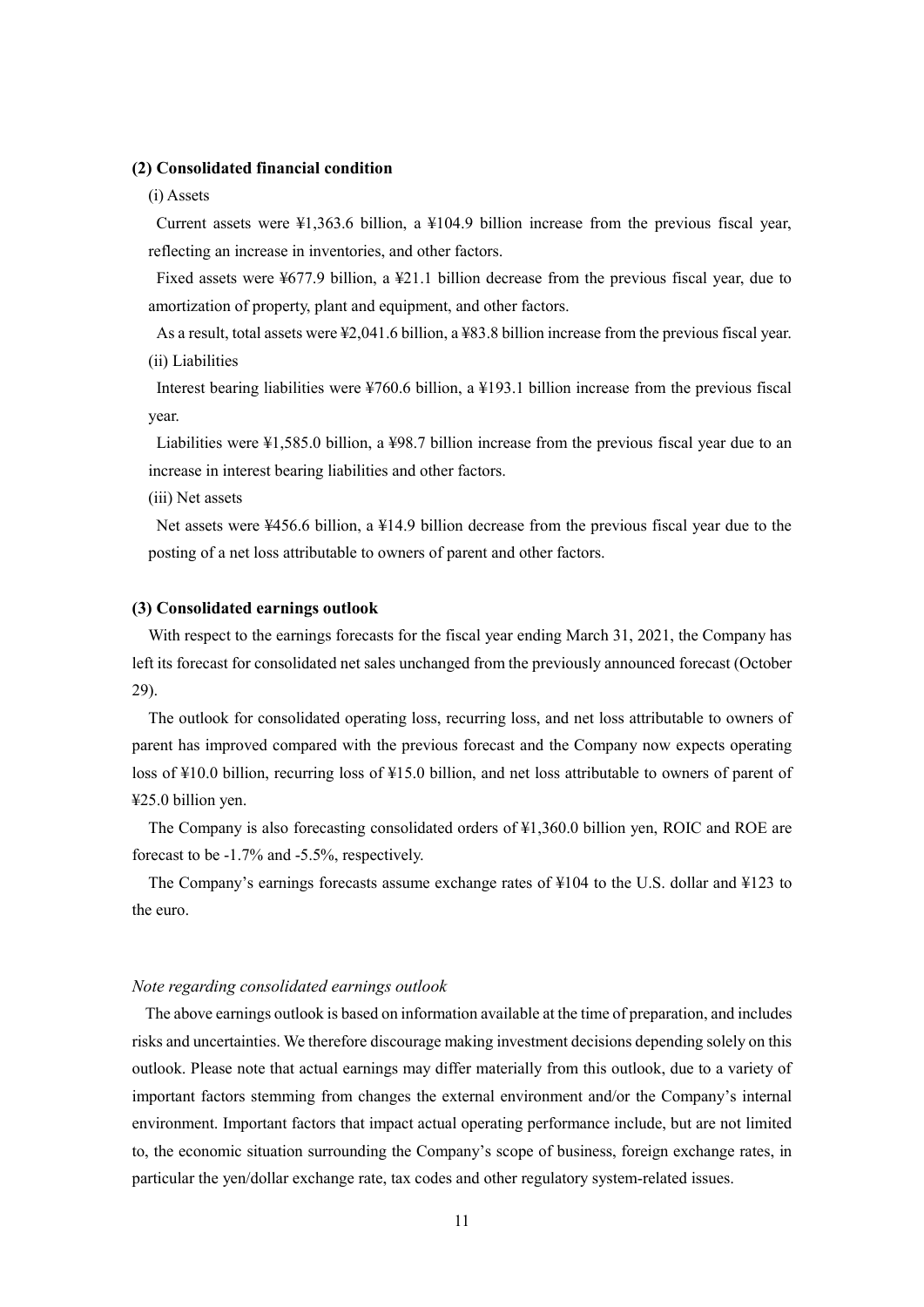# **2. Consolidated Financial Statements**

# **(1) Consolidated balance sheets**

|                                                            | Million yen    |                   |
|------------------------------------------------------------|----------------|-------------------|
|                                                            | As of          | As of             |
|                                                            | March 31, 2020 | December 31, 2020 |
| <b>Assets</b>                                              |                |                   |
| Current assets                                             |                |                   |
| Cash and deposits                                          | 106,108        | 137,326           |
| Trade receivables                                          | 473,204        | 477,359           |
| Merchandise and finished products                          | 75,042         | 66,620            |
| Work in process                                            | 426,256        | 482,563           |
| Raw materials and supplies                                 | 130,359        | 135,067           |
| Other                                                      | 51,176         | 68,168            |
| Allowance for doubtful receivables                         | (3, 367)       | (3,407)           |
| Total current assets                                       | 1,258,781      | 1,363,698         |
| Fixed assets                                               |                |                   |
| Net property, plant and equipment                          |                |                   |
| Buildings and structures                                   | 193,931        | 179,453           |
| Other                                                      | 288,639        | 283,811           |
| Total property, plant and equipment                        | 482,570        | 463,264           |
| Intangible assets                                          | 21,358         | 22,092            |
| Investments and other assets                               |                |                   |
| Other                                                      | 196,973        | 193,966           |
| Allowance for doubtful receivables                         | (1,838)        | (1,375)           |
| Total investments and other assets                         | 195,134        | 192,590           |
| Total fixed assets                                         | 699,063        | 677,947           |
| <b>Total assets</b>                                        | 1,957,845      | 2,041,646         |
|                                                            |                |                   |
| <b>Liabilities</b>                                         |                |                   |
| Current liabilities                                        |                |                   |
| Trade payables                                             | 261,159        | 221,257           |
| Electronically recorded obligations - operating            | 110,526        | 112,685           |
| Short-term debt                                            | 166,188        | 183,605           |
| Income taxes payable                                       | 6,116          | 5,804             |
| Provision for sales promotion expenses                     | 12,174         | 6,176             |
| Accrued bonuses                                            | 22,032         | 9,199             |
| Provision for product warranties                           | 14,454         | 11,941            |
| Provision for losses on construction contracts             | 11,464         | 12,245            |
| Advances received                                          | 148,610        | 135,126           |
|                                                            | 194,998        | 303,687           |
| Other                                                      |                |                   |
| Total current liabilities                                  | 947,726        | 1,001,729         |
| Non-current liabilities                                    |                |                   |
| Bonds payable                                              | 160,000        | 190,000           |
| Long-term debt                                             | 188,859        | 196,258           |
| Retirement benefit liability                               |                |                   |
|                                                            | 129,846        | 136,253           |
| Provision for the in-service issues of commercial aircraft | $(*1)$ 15,689  | $(*1)$ 9,656      |
| jet engines                                                |                |                   |
| Other                                                      | 44,161         | 51,116            |
| Total non-current liabilities                              | 538,556        | 583,284           |
| <b>Total liabilities</b>                                   | 1,486,283      | 1,585,013         |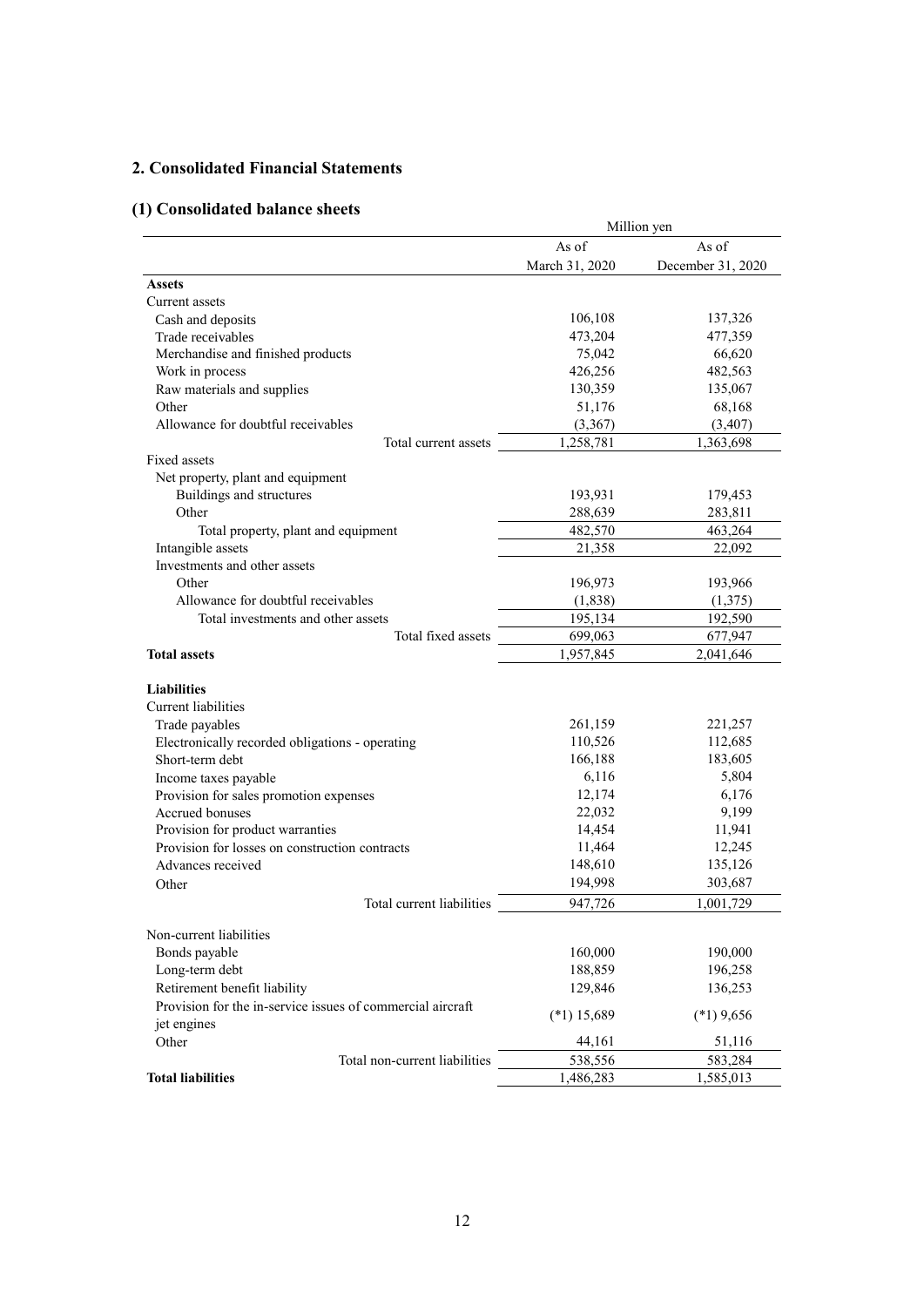| <b>Net assets</b>                                     |           |           |
|-------------------------------------------------------|-----------|-----------|
| Shareholders' equity                                  |           |           |
| Share capital                                         | 104,484   | 104,484   |
| Capital surplus                                       | 54,542    | 54,542    |
| Retained earnings                                     | 326,626   | 311,888   |
| Treasury shares                                       | (133)     | (134)     |
| Total shareholders' equity                            | 485,520   | 470,780   |
| Accumulated other comprehensive income                |           |           |
| Valuation difference on available-for-sale securities | 1,636     | 1,378     |
| Deferred gains (losses) on hedges                     | (272)     | 403       |
| Foreign currency translation adjustment               | (11,311)  | (13,777)  |
| Remeasurements of defined benefit plans               | (19,946)  | (18, 752) |
| Total accumulated other comprehensive income          | (29, 892) | (30, 748) |
| Non-controlling interests                             | 15,934    | 16,600    |
| <b>Total net assets</b>                               | 471,562   | 456.632   |
| <b>Total net assets and liabilities</b>               | 1.957.845 | 2.041.646 |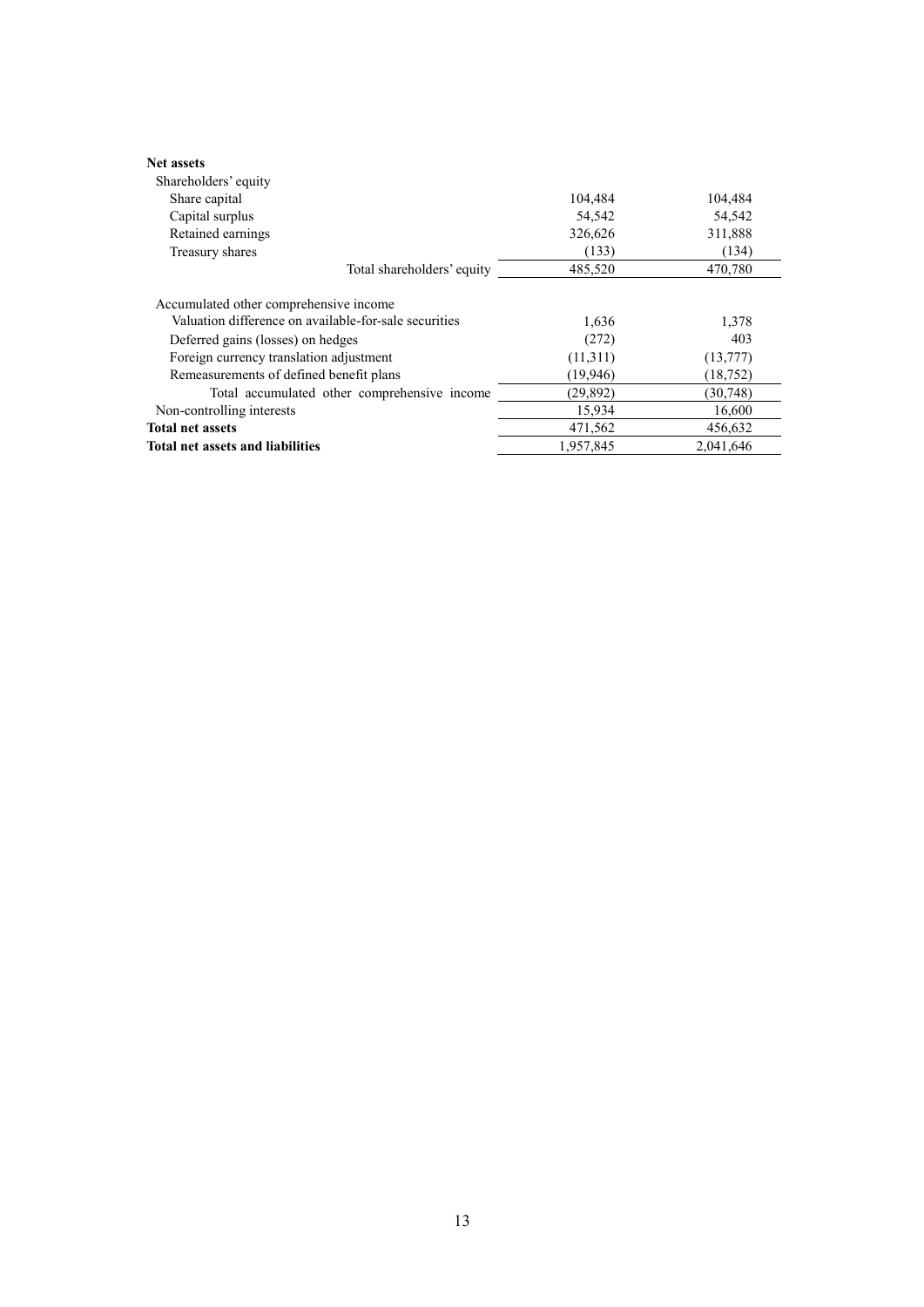# (**2) Consolidated statements of income and comprehensive income**

# **Consolidated statements of income**

| онѕончатся зтатения от пісопіс                                                       | Million yen       |                   |  |  |
|--------------------------------------------------------------------------------------|-------------------|-------------------|--|--|
|                                                                                      | As of             | As of             |  |  |
|                                                                                      | December 31, 2019 | December 31, 2020 |  |  |
| Net sales                                                                            | 1,135,444         | 1,032,484         |  |  |
| Cost of sales                                                                        | 954,085           | 899,606           |  |  |
| Gross profit                                                                         | 181,359           | 132,877           |  |  |
| Selling, general and administrative expenses                                         |                   |                   |  |  |
| Salaries and allowances                                                              | 41,357            | 40,709            |  |  |
| Research and development expenses                                                    | 36,371            | 29,751            |  |  |
| Other                                                                                | 72,645            | 66,152            |  |  |
| Total selling, general and administrative expenses                                   | 150,375           | 136,612           |  |  |
| Operating income(loss)                                                               | 30,983            | (3,735)           |  |  |
| Non-operating income                                                                 |                   |                   |  |  |
| Interest income                                                                      | 530               | 396               |  |  |
| Dividend income                                                                      | 252               | 797               |  |  |
| Share of profit of entities accounted for using equity method                        | 867               | 1,454             |  |  |
| Foreign exchange gain                                                                |                   | 1,936             |  |  |
| Reversal of provision for the in-service issues of                                   |                   | $(*1)$ 3,005      |  |  |
| commercial aircraft jet engines                                                      |                   |                   |  |  |
| Other                                                                                | 2,157             | 3,096             |  |  |
| Total non-operating income                                                           | 3,807             | 10,687            |  |  |
| Non-operating expenses                                                               |                   |                   |  |  |
| Interest expense                                                                     | 2,787             | 2,918             |  |  |
| Foreign exchange losses<br>Payments for the in-service issues of commercial aircraft | 4,794             |                   |  |  |
| jet engines                                                                          | $(*1) 7,640$      |                   |  |  |
| Other                                                                                | 4,189             | 4,090             |  |  |
| Total non-operating expenses                                                         | 19,411            | 7,008             |  |  |
| Recurring profit(loss)                                                               | 15,379            | (56)              |  |  |
| Extraordinary income                                                                 |                   |                   |  |  |
| Gain on sales of fixed assets                                                        | $(*2)$ 1,277      | $(*2)$ 3,236      |  |  |
| Gain on sales of sales of shares of subsidiaries and associates                      |                   | $(*3)$ 1,581      |  |  |
| Total extraordinary income                                                           | 1,277             | 4,817             |  |  |
|                                                                                      |                   |                   |  |  |
| Extraordinary loss                                                                   |                   |                   |  |  |
| Loss on withdrawal from business                                                     | $(*4)$ 2,383      |                   |  |  |
| <b>Impairment</b> loss                                                               |                   | $(*5)$ 3,948      |  |  |
| Total extraordinary loss                                                             | 2,383             | 3,948             |  |  |
| Income(loss) before income taxes                                                     | 14,273            | 811               |  |  |
| Income taxes                                                                         | 8,416             | 13,580            |  |  |
| Net income(loss)                                                                     | 5,856             | (12,768)          |  |  |
| Net income attributable to non-controlling interests                                 | 1,094             | 1,200             |  |  |
| Net income(loss) attributable to owners of parent                                    | 4,762             | (13,969)          |  |  |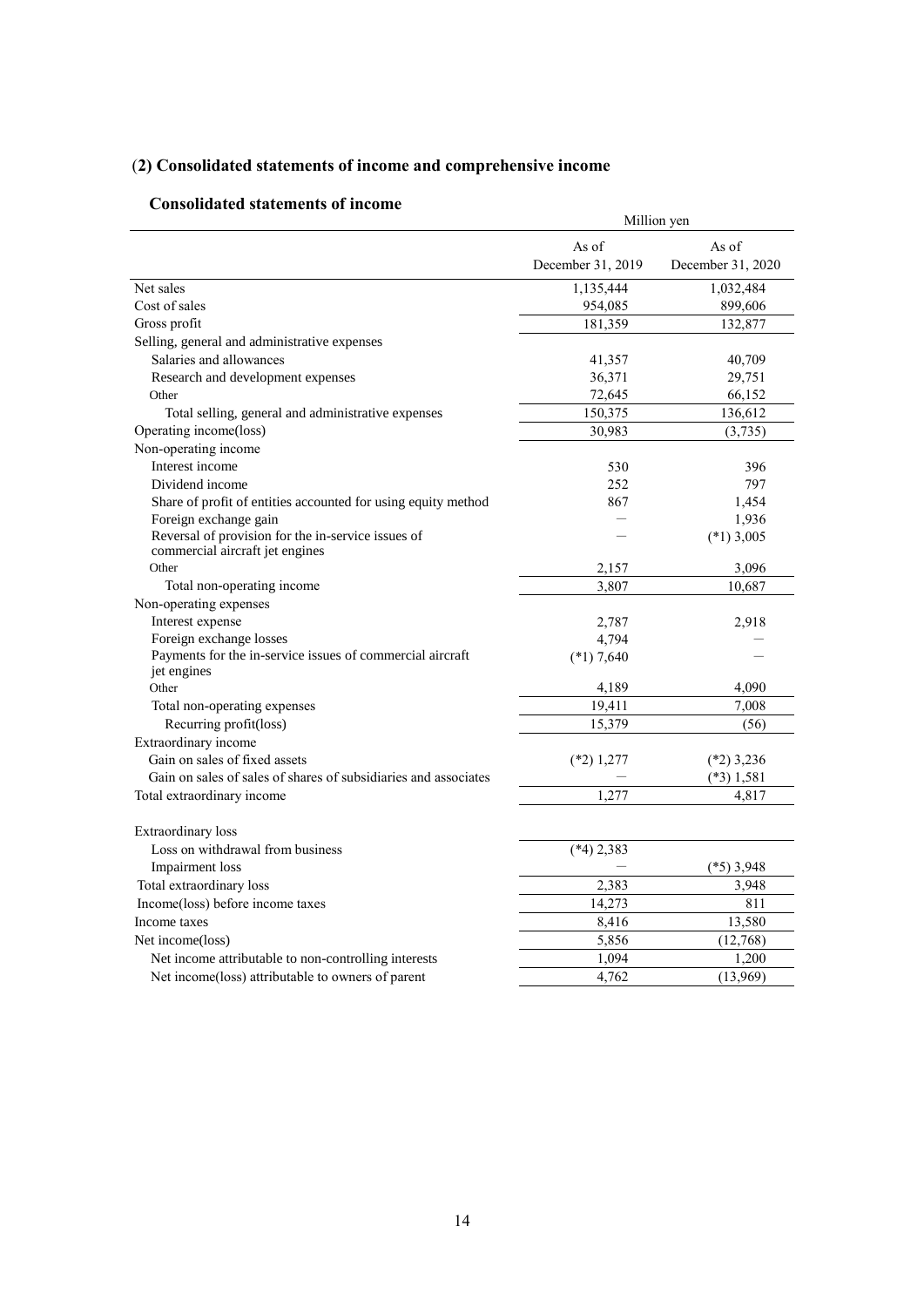| сопрончикси эписнитель от сопіргененяту пісопіс                                              | Million yen                |                            |  |
|----------------------------------------------------------------------------------------------|----------------------------|----------------------------|--|
|                                                                                              | As of<br>December 31, 2019 | As of<br>December 31, 2020 |  |
| Net income(loss)                                                                             | 5,856                      | (12,768)                   |  |
| Other comprehensive income                                                                   |                            |                            |  |
| Net unrealized gains (losses) on securities                                                  |                            | (167)                      |  |
| Deferred gains (losses) on hedges                                                            | (143)                      | 643                        |  |
| Foreign currency translation adjustment                                                      | (2,903)                    | (2,037)                    |  |
| Remeasurement of defined benefit plans                                                       | 1,352                      | 1,199                      |  |
| Share of other comprehensive income(loss) of associates<br>accounted for using equity method | (4,246)                    | (541)                      |  |
| Total other comprehensive income(loss)                                                       | (5,939)                    | (904)                      |  |
| Comprehensive Income(loss) attributable to:                                                  | (82)                       | (13,672)                   |  |
| Owners of parent                                                                             | (678)                      | (14, 826)                  |  |
| Non-controlling interests                                                                    | 595                        | 1,153                      |  |

# **Consolidated statements of comprehensive income**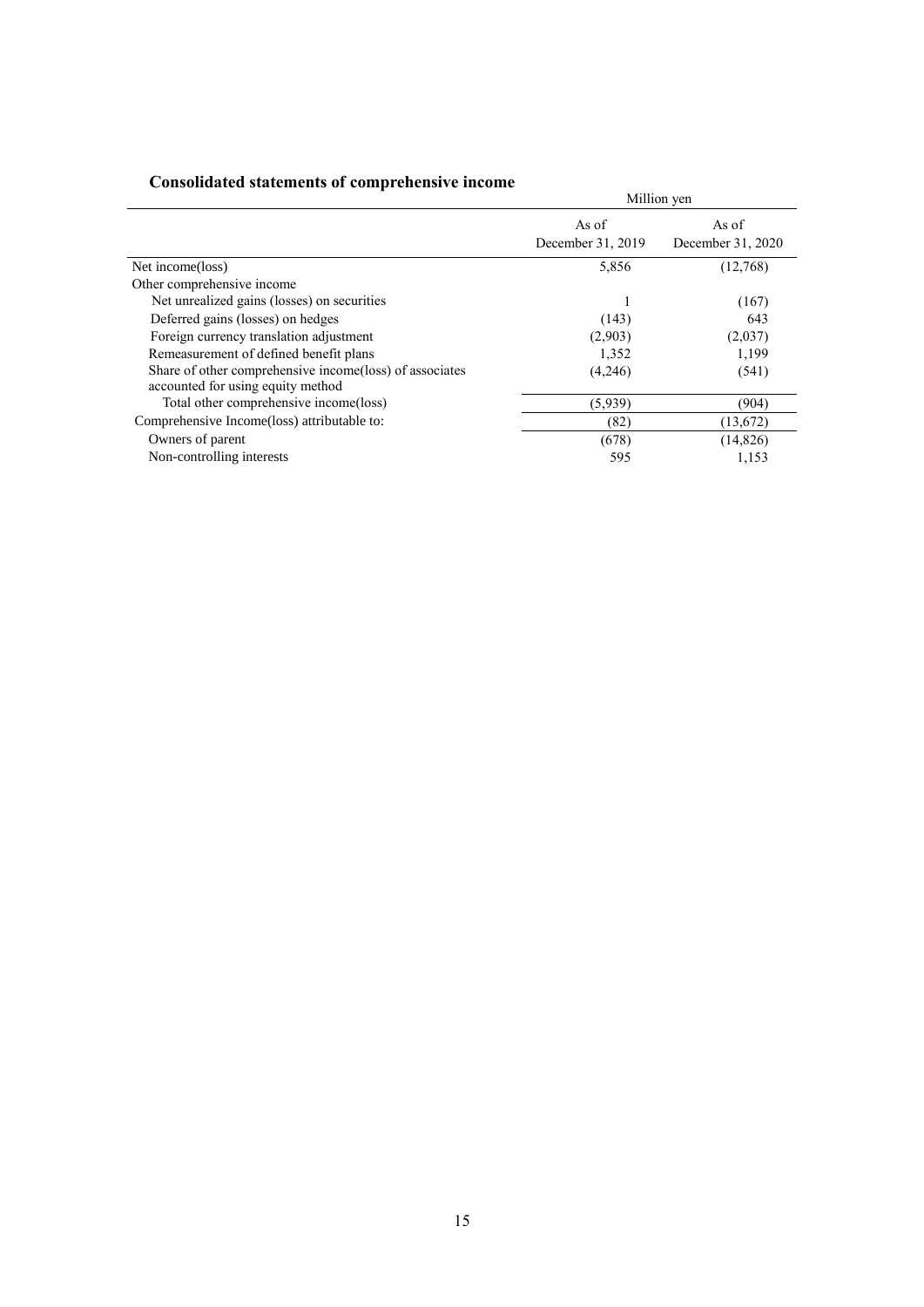#### **(3) Notes on financial statements**

*Notes on the going-concern assumption* 

Not applicable

### *Notes on significant changes in the amount of shareholders' equity*

Not applicable

## *Accounting procedures specific to preparation of quarterly consolidated financial statements* (Calculation of tax expense)

The Company calculates tax expense by rationally estimating its effective tax rate after application of tax effect accounting to pretax net income for the fiscal year which includes the first quarter under review, and multiplying quarterly pretax net income by said estimated effective tax rate. If unable to use the estimated effective tax rate, the Company calculates tax expense by multiplying the statutory effective tax rate by quarterly pretax net income adjusted to reflect material differences other than temporary differences.

Income taxes are reported inclusive of income tax adjustments.

## *Related to consolidated balance sheets*

(\*1) Provision for the in-service issues of commercial aircraft jet engines

The Company participates as a risk and revenue sharing partner on the Rolls-Royce Trent 1000 engine program, which has been impacted by the challenge of managing significant in-service issues. Rolls-Royce continues to work hard to remedy this situation and has made further substantial progress on the implementation of long-term solutions and mitigation of the near-term impact on customers. In the FY2020 3rd quarterly financial results, the Company has made a provision of the abnormal cost related to in-service issues which the Company would cover as a member of this program.

### *Related to consolidated statements of income*

(\*1) Reversal of provision for the in-service issues of commercial aircraft jet engines・

Payments for the in-service issues of commercial aircraftjet engines

The Company participates as a risk and revenue sharing partner on the Rolls-Royce Trent 1000 engine program, which has been impacted by the challenge of managing significant in-service issues. Rolls-Royce continues to work hard to remedy this situation and has made further substantial progress on the implementation of long-term solutions and mitigation of the near-term impact on customers. In the FY2020 3rd quarterly financial results, the Company has recorded increases in the abnormal cost related to in-service issues which the Company would cover as a member of this program as nonoperating expenses and decreases in the cost as non-operating income.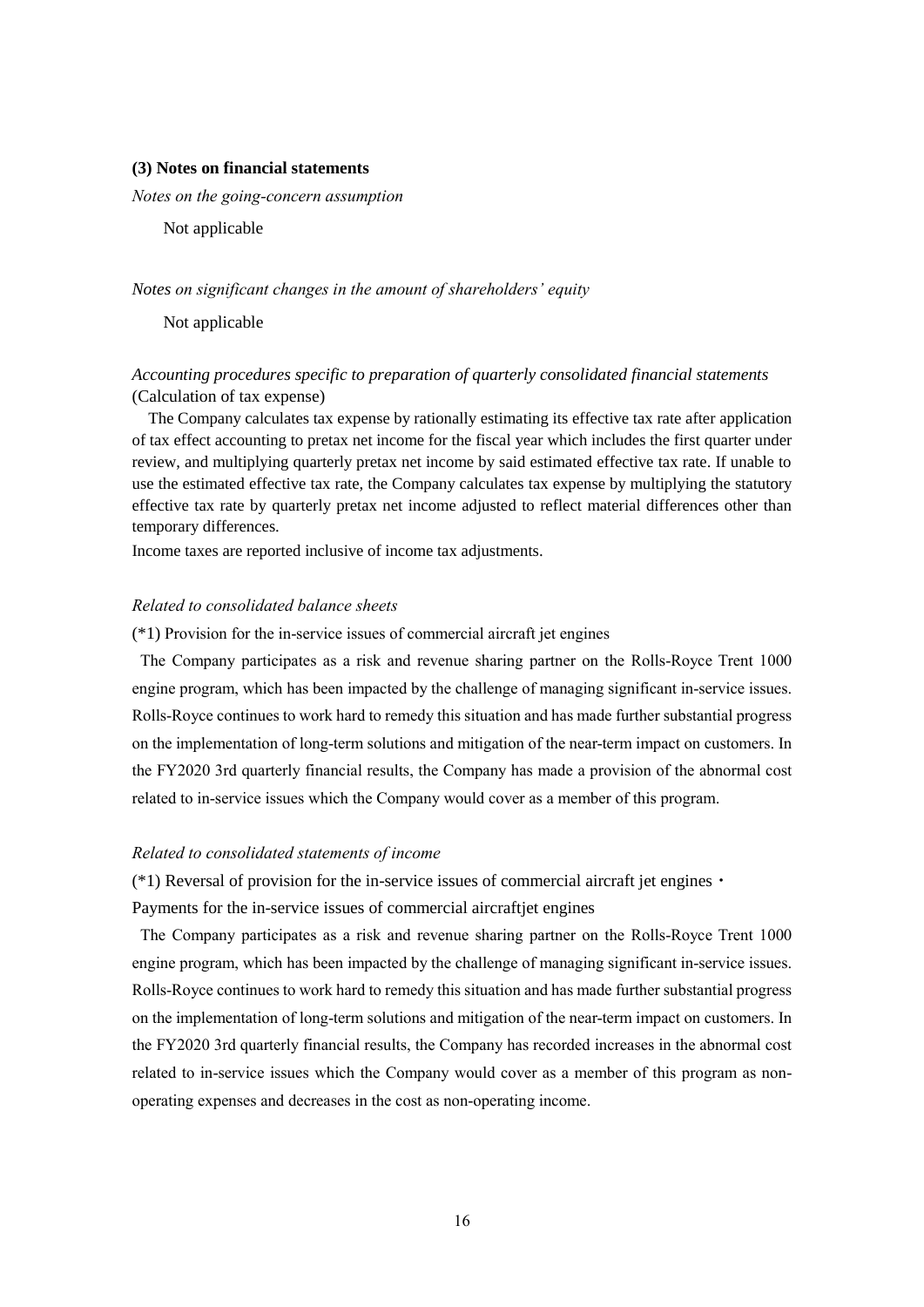(\*2) Gain on sales of fixed assets

Nine Months ended December 31, 2019

Proceeds from the sale of former dormitory/company housing sites.

## Nine Months ended December 31, 2020

Proceeds from the sale of former dormitories/company housing of the Company and subsidiaries.

(\*3) Gain on sales of sales of shares of subsidiaries and associates Proceeds from the sale of shares of subsidiaries and associates.

## (\*4) Loss on withdrawal from business

Losses associated with withdrawal from certain businesses by the Energy System & Plant Engineering Segment.

## (\*5) Impairment loss

Due to a decline in profitability of the assets related to the Sakaide Works of the Ship & Offshore Structure segment given the current market environment.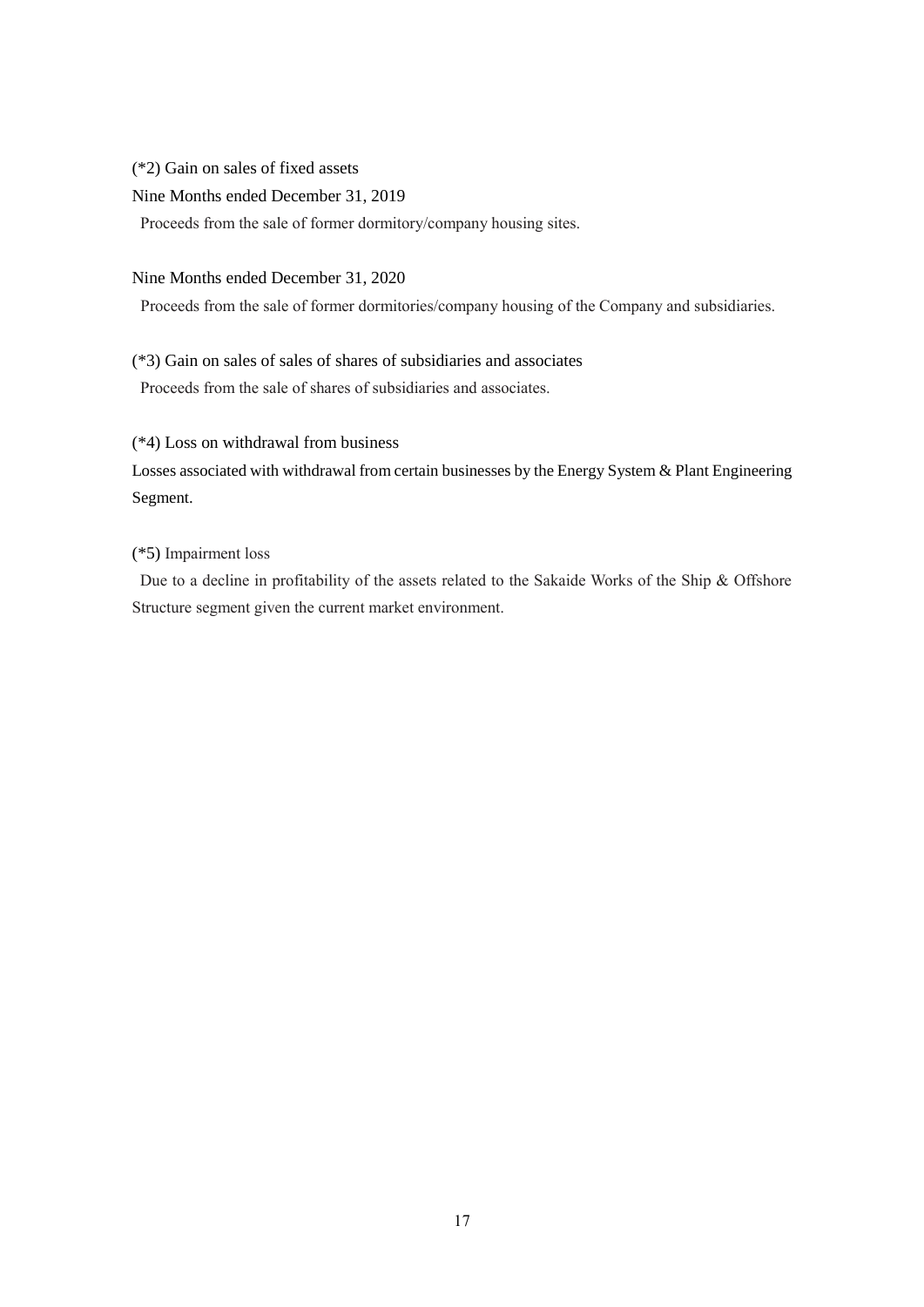# *Segment information*

## 1. Nine Months ended December 31, 2019 (April 1, 2019 – December 31, 2019)

(1) Sales and income (loss) by reportable segment

|                                   |                |                       |             | Million yen                |
|-----------------------------------|----------------|-----------------------|-------------|----------------------------|
|                                   | External sales | Intersegment<br>sales | Total sales | Operating<br>income (loss) |
| Aerospace Systems                 | 371,446        | 6.913                 | 378,360     | 20,517                     |
| Energy System & Plant Engineering | 162,317        | 23.379                | 185,697     | 13,027                     |
| Precision Machinery & Robot       | 147.080        | 11,422                | 158,503     | 5,216                      |
| Ship & Offshore structure         | 53,016         | 6.514                 | 59,531      | (788)                      |
| Rolling stock                     | 97,477         | 12                    | 97.489      | (3,147)                    |
| Motorcycle & Engine               | 230,171        | 497                   | 230.668     | (4,517)                    |
| Other                             | 73.934         | 27,782                | 101.716     | 2,055                      |
| Reportable segment total          | 1,135,444      | 76.522                | 1,211,967   | 32,364                     |
| Adjustments*1                     |                | (76, 522)             | (76, 522)   | (1,380)                    |
| Consolidated total                | 1,135,444      |                       | 1,135,444   | 30,983                     |

Notes: 1. Breakdown of adjustments:

|                           | Million yen |
|---------------------------|-------------|
| Income                    | Amount      |
| Intersegment transactions | 105         |
| Corporate expenses*       | (1,486)     |
| Total                     |             |

\* Corporate expenses mainly comprise general and administrative expenses not attributed to reportable segments.

2. Segment income adjustments are based on operating income reported on the consolidated statements of income for the corresponding period.

(2) Impairment loss on fixed assets and goodwill by reportable segment

Not applicable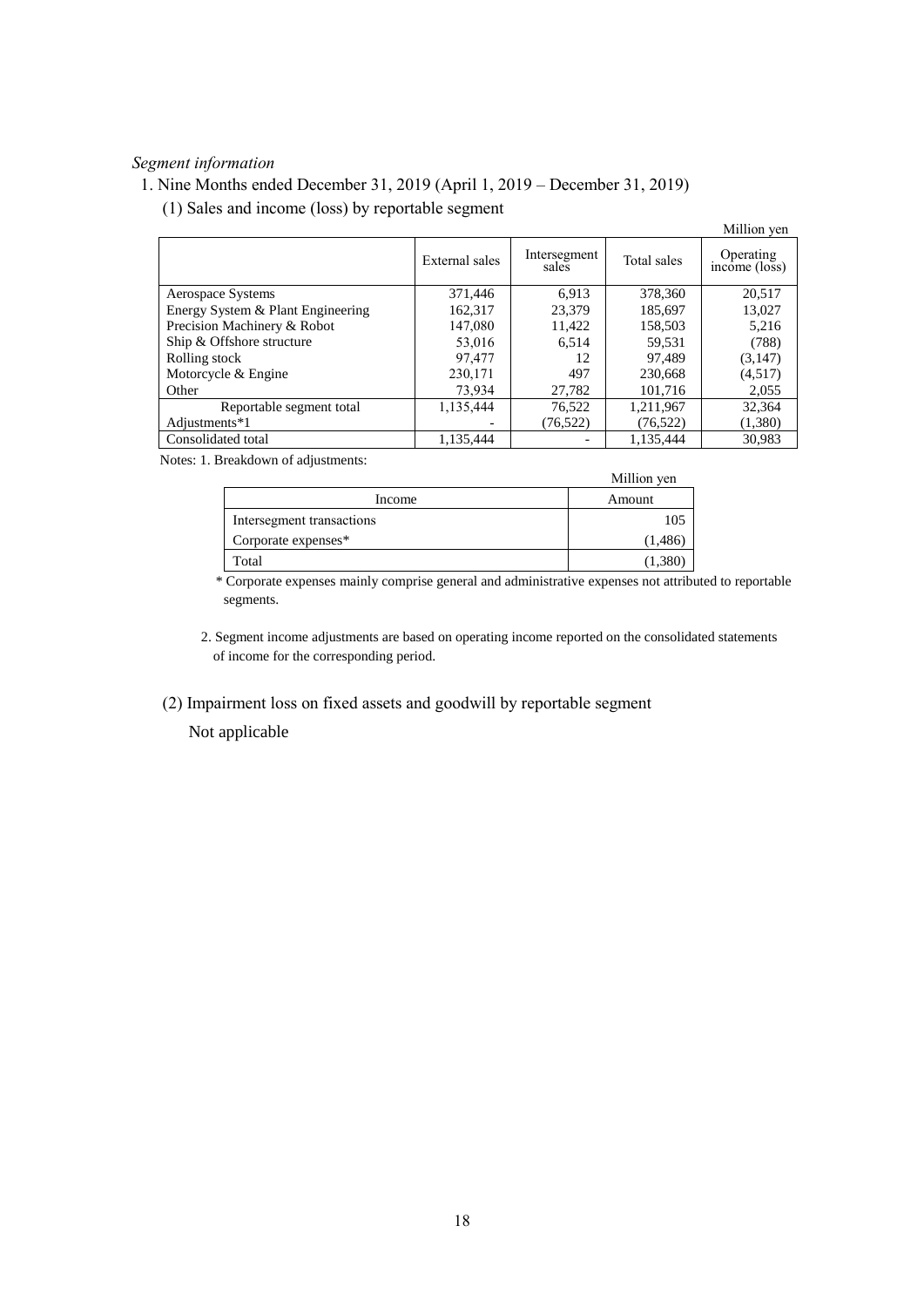# 2. Nine Months ended December 31, 2020 (April 1, 2020 – December 31, 2020)

(1) Sales and income (loss) by reportable segment

|                                   |                |                       |             | Million yen                |
|-----------------------------------|----------------|-----------------------|-------------|----------------------------|
|                                   | External sales | Intersegment<br>sales | Total sales | Operating<br>income (loss) |
| Aerospace Systems                 | 277,994        | 4.351                 | 282,346     | (19,257)                   |
| Energy System & Plant Engineering | 159.912        | 14.734                | 174.646     | 8.695                      |
| Precision Machinery & Robot       | 154.244        | 9.576                 | 163,820     | 8.128                      |
| Ship & Offshore structure         | 55.756         | 2.460                 | 58,216      | (3,051)                    |
| Rolling stock                     | 101,513        |                       | 101,519     | (1,341)                    |
| Motorcycle & Engine               | 225,511        | 483                   | 225,995     | 1,884                      |
| Other                             | 57,550         | 26.939                | 84.490      | 500                        |
| Reportable segment total          | 1,032,484      | 58,552                | 1,091,036   | (4, 443)                   |
| Adjustments*1                     |                | (58, 552)             | (58, 552)   | 707                        |
| Consolidated total                | 1.032.484      |                       | 1.032.484   | (3,735)                    |

Notes: 1. Breakdown of adjustments:

|                           | Million yen |
|---------------------------|-------------|
| Income                    | Amount      |
| Intersegment transactions |             |
| Corporate expenses*       |             |
| Total                     |             |

\* Corporate expenses mainly comprise general and administrative expenses not attributed to reportable segments.

2. Segment income adjustments are based on operating income reported on the consolidated statements of income for the corresponding period.

## (2) Impairment loss on fixed assets and goodwill by reportable segment

The Ship & Offshore Structure segment recorded an impairment loss on fixed assets. This

impairment loss recorded in the third quarter of the year under review amounted to ¥3,948

million.

## **3. Supplementary information**

## **(1) Consolidated cash flow statements (condensed)**

|                                            | Million yen                            |                                        |  |
|--------------------------------------------|----------------------------------------|----------------------------------------|--|
|                                            | Nine months ended<br>December 31, 2019 | Nine months ended<br>December 31, 2020 |  |
| Cash flow from operating activities        | (288, 421)                             | (139,750)                              |  |
| Cash flow from investing activities        | (46,216)                               | (22,400)                               |  |
| Cash flow from financing activities        | 335,815                                | 192,645                                |  |
| Cash and cash equivalents at end of period | 70.914                                 | 133,085                                |  |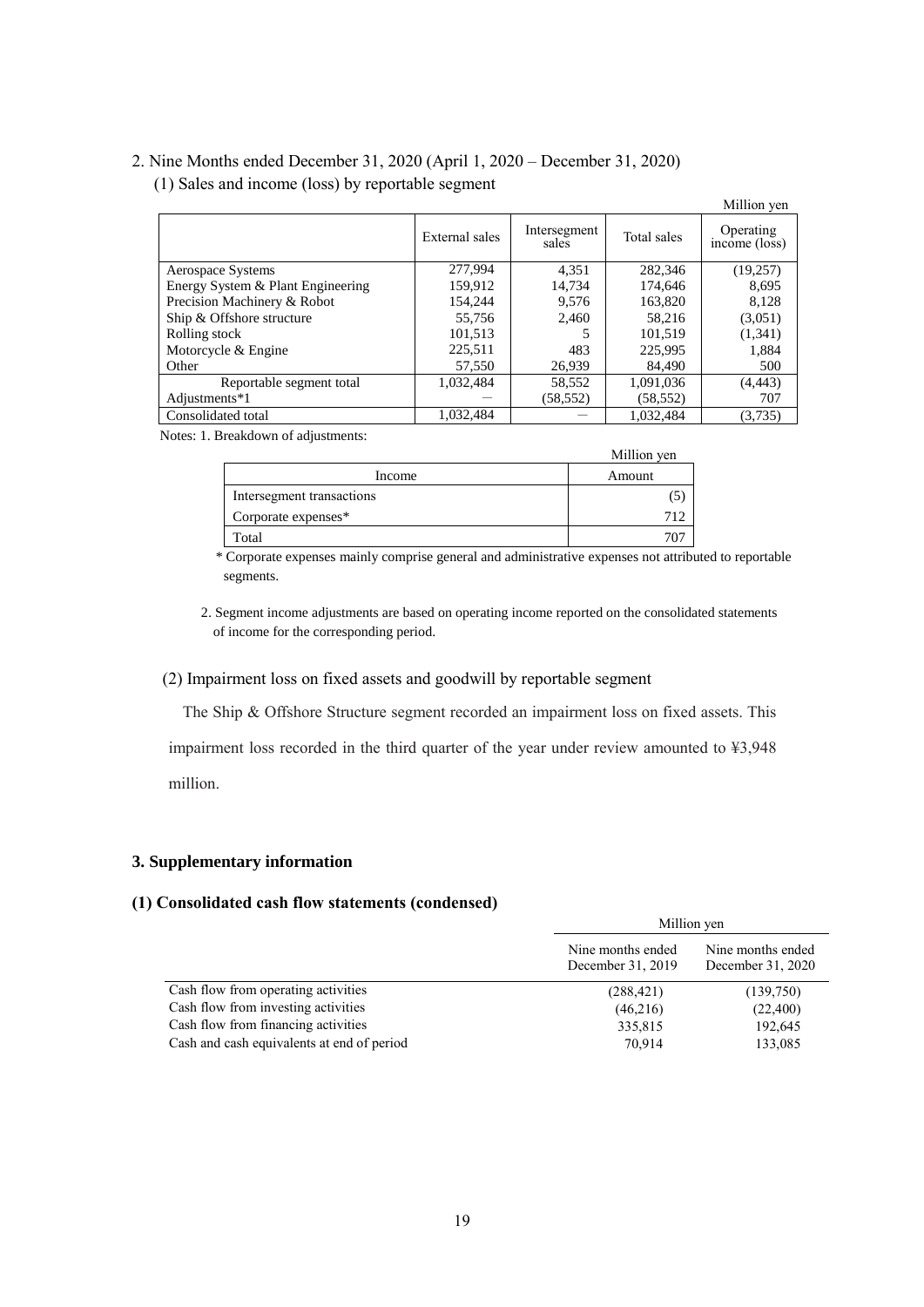# **(2) Supplementary information on consolidated earnings forecasts for the fiscal year ending March 31, 2021**

# **(i) Net sales and operating income (loss)**

|                                                          |                  |                                        |                      |                                        |                          |                                        |                        | Billion yen                            |
|----------------------------------------------------------|------------------|----------------------------------------|----------------------|----------------------------------------|--------------------------|----------------------------------------|------------------------|----------------------------------------|
| Outlook for the year ending March 31, 2021 (fiscal 2020) |                  |                                        |                      |                                        | Year ended               |                                        |                        |                                        |
|                                                          | Revised forecast |                                        | Forecast issued      |                                        | Change                   |                                        | March 31, 2020         |                                        |
|                                                          |                  | (A)                                    | October 29, 2020 (B) |                                        | $(A - B)$                |                                        | (Fiscal 2019) (actual) |                                        |
| Reportable segment                                       | Net sales        | Operating<br>income<br>$(\text{loss})$ | Net sales            | Operating<br>income<br>$(\text{loss})$ | Net sales                | Operating<br>income<br>$(\text{loss})$ | Net sales              | Operating<br>income<br>$(\text{loss})$ |
| Aerospace Systems                                        | 400.0            | (25.0)                                 | 400.0                | (25.0)                                 | $\overline{\phantom{0}}$ |                                        | 532.5                  | 42.7                                   |
| Energy System & Plant<br>Engineering                     | 240.0            | 13.0                                   | 240.0                | 8.5                                    | —                        | 4.5                                    | 242.9                  | 17.5                                   |
| Precision Machinery &<br>Robot                           | 230.0            | 11.5                                   | 220.0                | 10.0                                   | 10.0                     | 1.5                                    | 217.3                  | 12.2                                   |
| Ship & Offshore Structure                                | 80.0             | (3.5)                                  | 80.0                 | (3.0)                                  | —                        | (0.5)                                  | 71.6                   | (0.6)                                  |
| <b>Rolling Stock</b>                                     | 140.0            | (4.5)                                  | 150.0                | (2.0)                                  | (10.0)                   | (2.5)                                  | 136.5                  | (3.8)                                  |
| Motorcycle & Engine                                      | 330.0            | 5.0                                    | 320.0                | (5.0)                                  | 10.0                     | 10.0                                   | 337.7                  | (1.9)                                  |
| Other                                                    | 80.0             | 1.0                                    | 90.0                 | 1.0                                    | (10.0)                   |                                        | 102.4                  | 1.2                                    |
| Adjustments                                              |                  | (7.5)                                  |                      | (4.5)                                  |                          | (3.0)                                  |                        | (5.3)                                  |
| Total                                                    | 1.500.0          | (10.0)                                 | 1,500.0              | (20.0)                                 |                          | 10.0                                   | 1.641.3                | 62.0                                   |

# **(ii) Orders received**

|                           |                  |                                                          |                          | Billion yen            |
|---------------------------|------------------|----------------------------------------------------------|--------------------------|------------------------|
|                           |                  | Outlook for the year ending March 31, 2021 (fiscal 2020) |                          | Year ended             |
| Reportable segment        | Revised forecast | Forecast issued                                          | Change                   | March 31, 2020         |
|                           | (A)              | October 29, 2020 (B)                                     | $(A - B)$                | (Fiscal 2019) (actual) |
| Aerospace Systems         | 330.0            | 310.0                                                    | 20.0                     | 414.9                  |
| Energy System & Plant     | 220.0            | 230.0                                                    | (10.0)                   | 252.3                  |
| Engineering               |                  |                                                          |                          |                        |
| Precision Machinery &     | 230.0            | 220.0                                                    | 10.0                     | 218.8                  |
| Robot                     |                  |                                                          |                          |                        |
| Ship & Offshore Structure | 100.0            | 100.0                                                    | $\overline{\phantom{a}}$ | 56.2                   |
| <b>Rolling Stock</b>      | 70.0             | 70.0                                                     | $\overline{\phantom{0}}$ | 125.7                  |
| Motorcycle & Engine       | 330.0            | 320.0                                                    | 10.0                     | 337.7                  |
| Other                     | 80.0             | 90.0                                                     | (10.0)                   | 107.5                  |
| Total                     | 1.360.0          | 1,340.0                                                  | 20.0                     | 1.513.5                |

Note: The Motorcycle & Engine segment's orders received are equal to its net sales as production is based mainly on estimated demand.